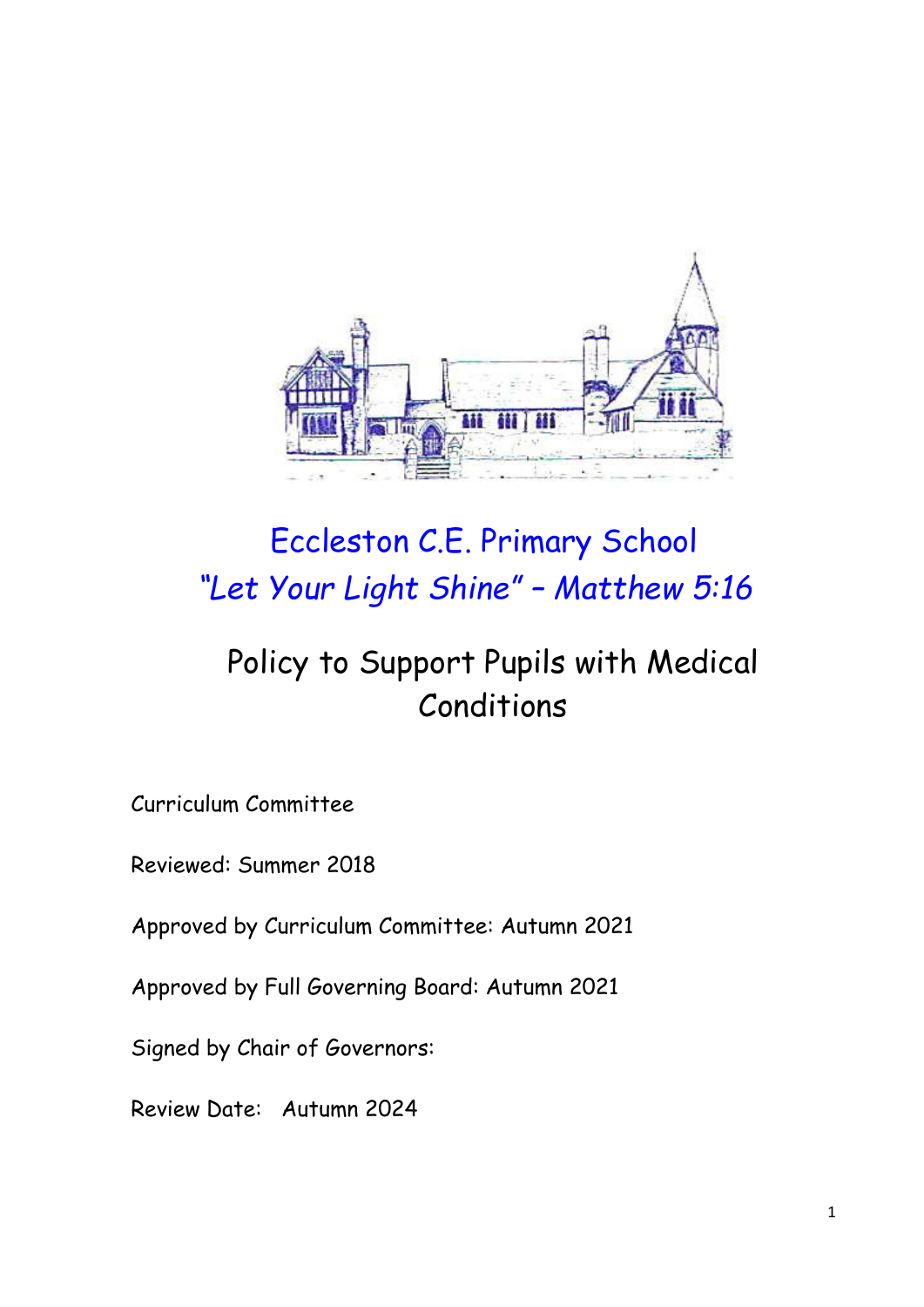#### **ECCLESTON C.E. PRIMARY SCHOOL**

#### **Our Vision Statement**

**At Eccleston C of E Primary School we are united in our vision to prepare our children for life in the modern world.**

**We will do this by instilling a lifelong love of learning and embedding Christian values that reflect the example Jesus has set.**

**We strive for excellence in all we do, enabling all members of our school to flourish.**

#### **POLICY TO SUPPORT PUPILS WITH MEDICAL CONDITIONS**

#### **1. INTRODUCTION & KEY POINTS**

This Policy is based on statutory guidance for governing bodies of maintained schools and proprietors of academies in England, September 2014

#### KEY POINTS

- Pupils at school with medical conditions will be properly supported so that they have full access to education, including school trips and physical education.
- The Governing Board will ensure that arrangements are in place in school to support pupils at school with medical conditions.
- The Governing Board will ensure that school leaders consult health and social care professionals, pupils and parents to ensure that the needs of children with medical conditions are effectively supported. The Safeguarding Governor (with responsibility for Pupil Welfare) will monitor this through regular meetings with the Head Teacher.
- The Interpretation of this Policy presumes a Pupil with a significant Medical Condition and NOT a child needing a short course of antibiotics, with a minor and very temporary illness.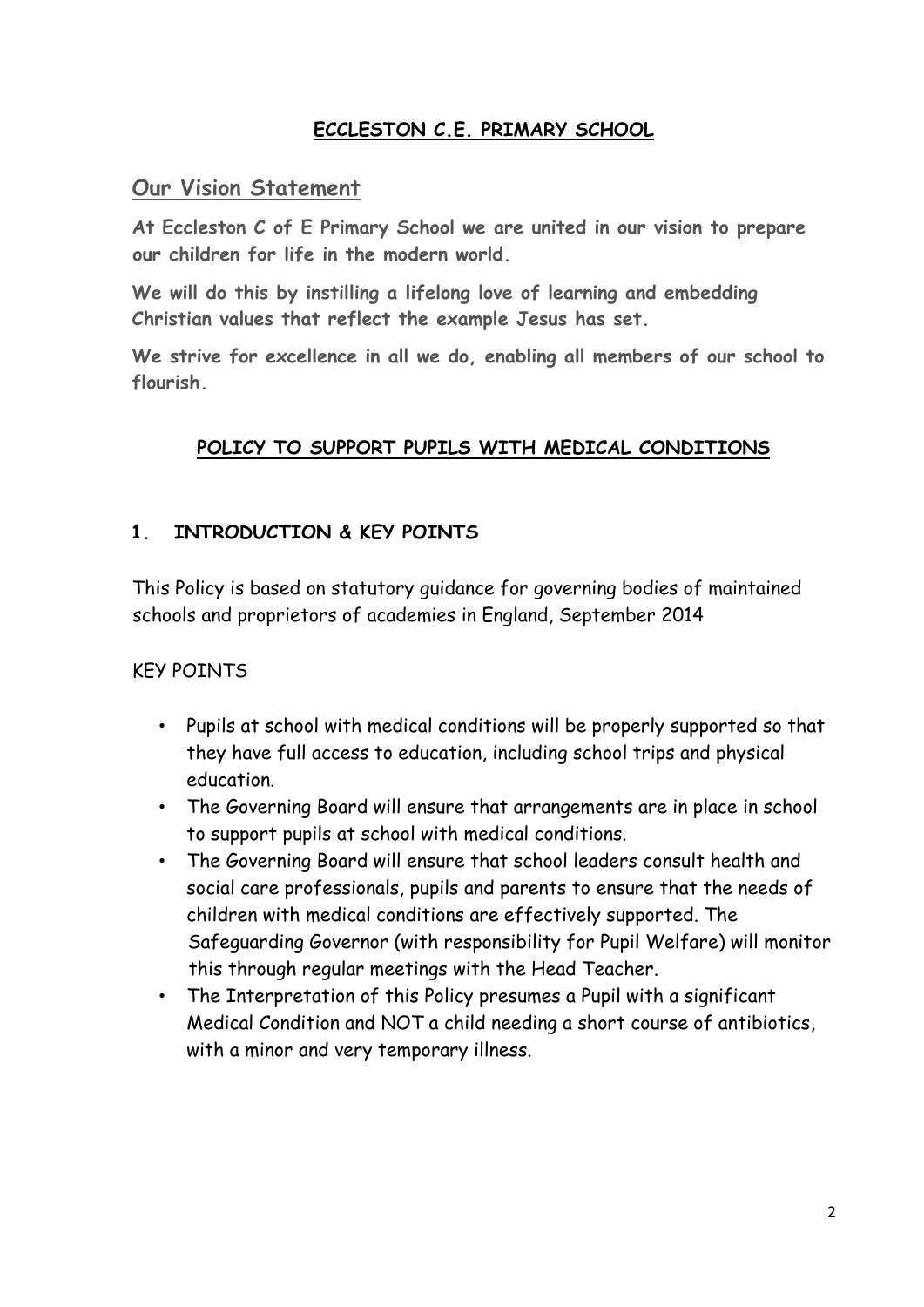#### **2. BACKGROUND**

1. On 1 September 2014 a new duty came into force for governing bodies to make arrangements to support pupils at school with medical conditions. The statutory guidance is intended to help governing bodies meet their legal responsibilities and sets out the arrangements they will be expected to make, based on good practice. The aim is to ensure that all children with medical conditions, in terms of both physical and mental health, are properly supported in school so that they can play a full and active role in school life, remain healthy and achieve their academic potential.

2. Parents of children with medical conditions are often concerned that their child's health will deteriorate when they attend school. This is because pupils with long-term and complex medical conditions may require on-going support, medicines or care while at school to help them manage their condition and keep them well. Others may require monitoring and interventions in emergency circumstances. It is also the case that children's health needs may change over time, in ways that cannot always be predicted, sometimes resulting in extended absences. It is therefore important that parents feel confident that schools will provide effective support for their child's medical condition and that pupil's feel safe. In making decisions about the support they provide, schools should establish relationships with relevant local health services to help them. It is crucial that schools receive and fully consider advice from healthcare professionals and listen to and value the views of parents and pupils.

3. In addition to the educational impacts, there are social and emotional implications associated with medical conditions. Children may be self-conscious about their condition and some may be bullied or develop emotional disorders such as anxiety or depression around their medical condition. In particular, longterm absences due to health problems affect children's educational attainment, impact on their ability to integrate with their peers and affect their general wellbeing and emotional health. Reintegration back into school should be properly supported so that children with medical conditions fully engage with learning and do not fall behind when they are unable to attend. Short-term and frequent absences, including those for appointments connected with a pupil's medical condition (which can often be lengthy), also need to be effectively managed and appropriate support put in place to limit the impact on the child's educational attainment and emotional and general wellbeing.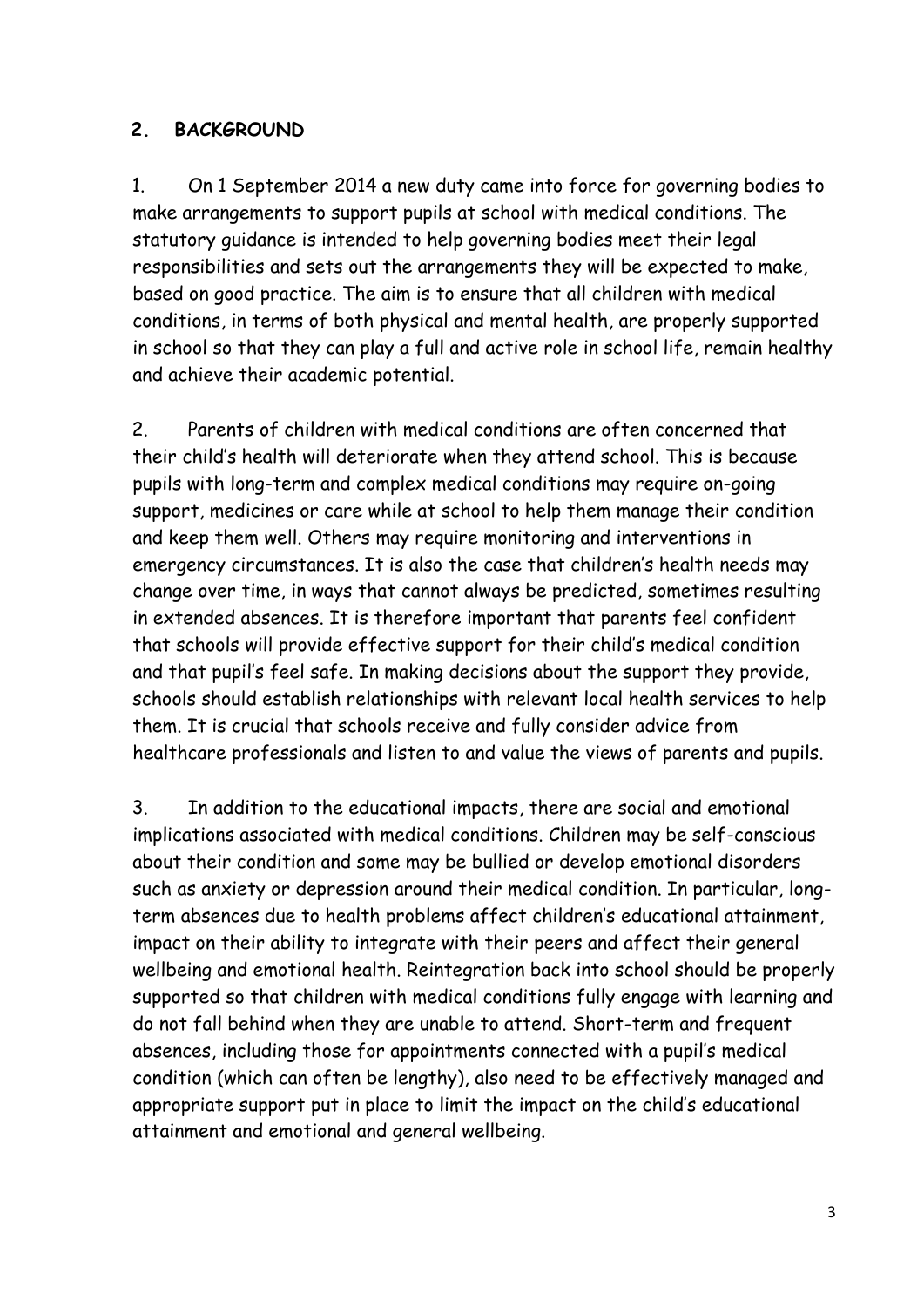4. Some children with medical conditions may be considered to be disabled under the definition set out in the Equality Act 2010. Where this is the case governing bodies must comply with their duties under that Act. Some may also have special educational needs (SEN) and may have a statement, or Education, Health and Care (EHC) plan which brings together health and social care needs, as well as their special educational provision. For children with SEN, this guidance should be read in conjunction with the Special educational needs and disability (SEND) code of practice. For pupils who have medical conditions that require EHC plans, compliance with the SEND code of practice will ensure compliance with the statutory elements of this guidance with respect to those children.

## **3. RESPONSIBILITIES OF THE GOVERNING BOARD**

5. In meeting the duty to make arrangements to support pupils with medical conditions, functions can be conferred on a governor, a Head Teacher, a committee or other member of staff as appropriate. Help and co-operation can also be enlisted from other appropriate persons. We expect that an approach to meeting the duty will be taken in light of the statutory guidance. This will inform the school and others about what needs to be done in terms of implementation. However, the Governing Board, proprietor or management committee remains legally responsible and accountable for fulfilling their statutory duty.

The SEND Co-ordinator and Head Teacher in cooperation with parents, child and other appropriate persons and agencies make the arrangements and the Safeguarding Governor monitors this.

6. The Governing Board will ensure that arrangements are in place to support pupils with medical conditions. In doing so they will ensure that such children can access and enjoy the same opportunities at school as any other child. Schools, local authorities, health professionals and other support services should work together to ensure that children with medical conditions receive a full education. In some cases this will require flexibility and involve, for example, programmes of study that rely on part time attendance at school in combination with alternative provision arranged by the local authority. Consideration may also be given to how children will be reintegrated back into school after periods of absence.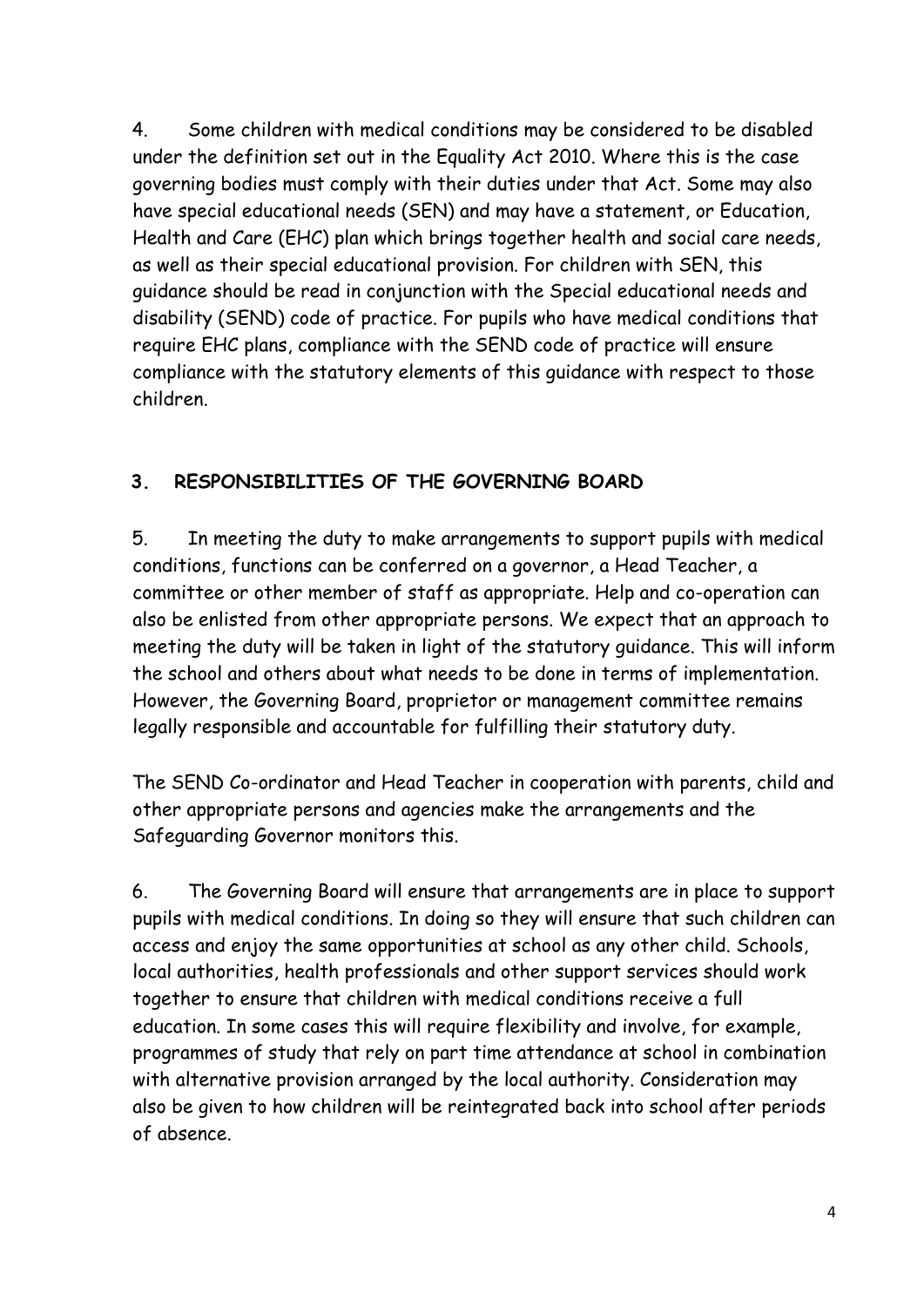7. In making their arrangements, the Governing Board will take into account that many of the medical conditions that require support at school will affect quality of life and may be life-threatening. Some will be more obvious than others. The Governing Board will therefore ensure that the focus is on the needs of each individual child and how their medical condition impacts on their school life.

8. The Governing Board will ensure that their arrangements give parents and pupils' confidence in the school's ability to provide effective support for medical conditions in school. The arrangements will show an understanding of how medical conditions impact on a child's ability to learn, as well as increase their confidence and promote self-care. They will ensure that staff are properly trained to provide the support that pupils need.

9. Children and young people with medical conditions are entitled to a full education and have the same rights of admission to school as other children. This means that no child with a medical condition should be denied admission or prevented from taking up a place in school because arrangements for their medical condition have not been made. However, in line with their safeguarding duties, governing bodies should ensure that pupils' health is not put at unnecessary risk from, for example, infectious diseases. They therefore do not have to accept a child in school at times where it would be detrimental to the health of that child or others to do so.

10. The Governing Board will ensure that the arrangements they put in place are sufficient to meet their statutory responsibilities and should ensure that policies, plans, procedures and systems are properly and effectively implemented. This aligns with their wider safeguarding duties.

11. The Governing Board will ensure that all schools develop a policy for supporting pupils with medical conditions that is reviewed regularly and is readily accessible to parents and school staff.

12. The Governing Board will ensure that the arrangements they set up include details on how the school's policy will be implemented effectively, including a named person who has overall responsibility for policy implementation. Details should include:

• who is responsible for ensuring that sufficient staff are suitably trained,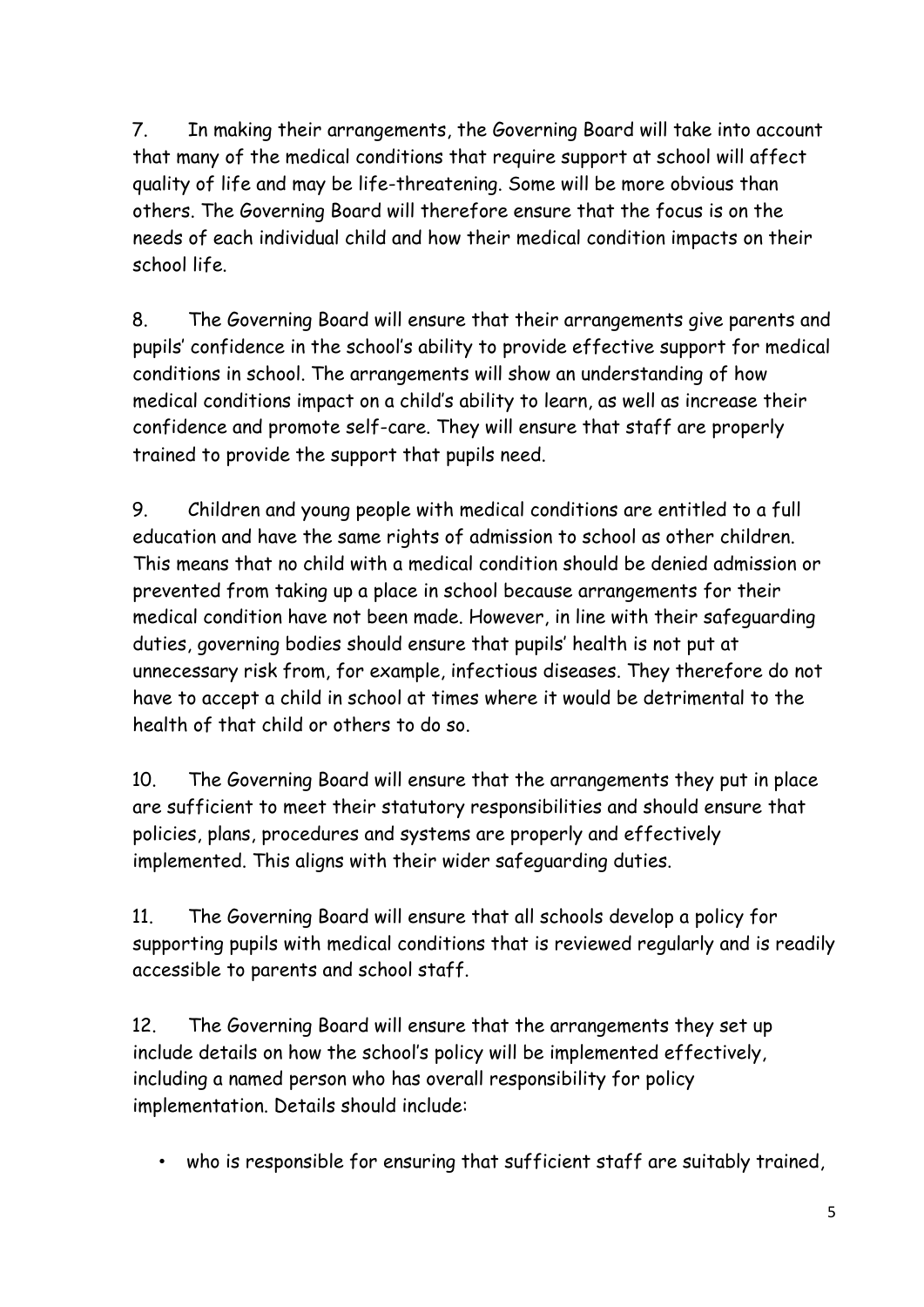- a commitment that all relevant staff will be made aware of the child's condition,
- The SEND Co-ordinator will ensure that at each stage of a child's development and change of engagement with the school (e.g. changing class) all staff, who could be called upon to understand and account for the medical needs of the child are trained in meeting the needs of the child. This would be done through a Medical Needs Meeting. This will include if relevant lunchtime, first aid, before and after school clubs staff. If appropriate parents, the child and other agencies and health professionals will be in attendance.
- The meeting will be minuted through the production of a clear summary document 'Healthcare Plan' (see section 5) which will be produced and included in the Medical Needs Register in each class. These are produced with photographs by the Administration Officer and are signed by a parent/carer to indicate that the information is correct. On this will be listed three individual 'experts' to whom a Supply Teacher can contact for more details.
- It is likely that the Medical Needs Meeting will be at least two meetings, the first of which produces the Heath Care Plan and the second engages and disseminates the procedures i.e. 'training' to relevant staff.
- cover arrangements in case of staff absence or staff turnover to ensure someone is always available & briefing for supply teachers,
- The leader of the residential visit and the Educational Visits Coordinator are responsible for working with the SEND Co-ordinator to ensure the appropriate staff produce the necessary Risk Assessment including the Heath Care Plan adapted for the new circumstances of a Residential Visit.
- Provision for school visits, including the attendance at Sporting Events, should be included in the original Healthcare Plan.

## **4. PROCEDURE TO BE FOLLOWED WHEN NOTIFICATION IS RECEIVED THAT A PUPIL HAS A MEDICAL CONDITION**

13. The Governing Board will ensure that the school's policy sets out the procedures to be followed whenever a school is notified that a pupil has a medical condition. Procedures should also be in place to cover any transitional arrangements between schools, the process to be followed upon reintegration or when pupils' needs change, and arrangements for any staff training or support. For children starting at a new school, arrangements should be in place in time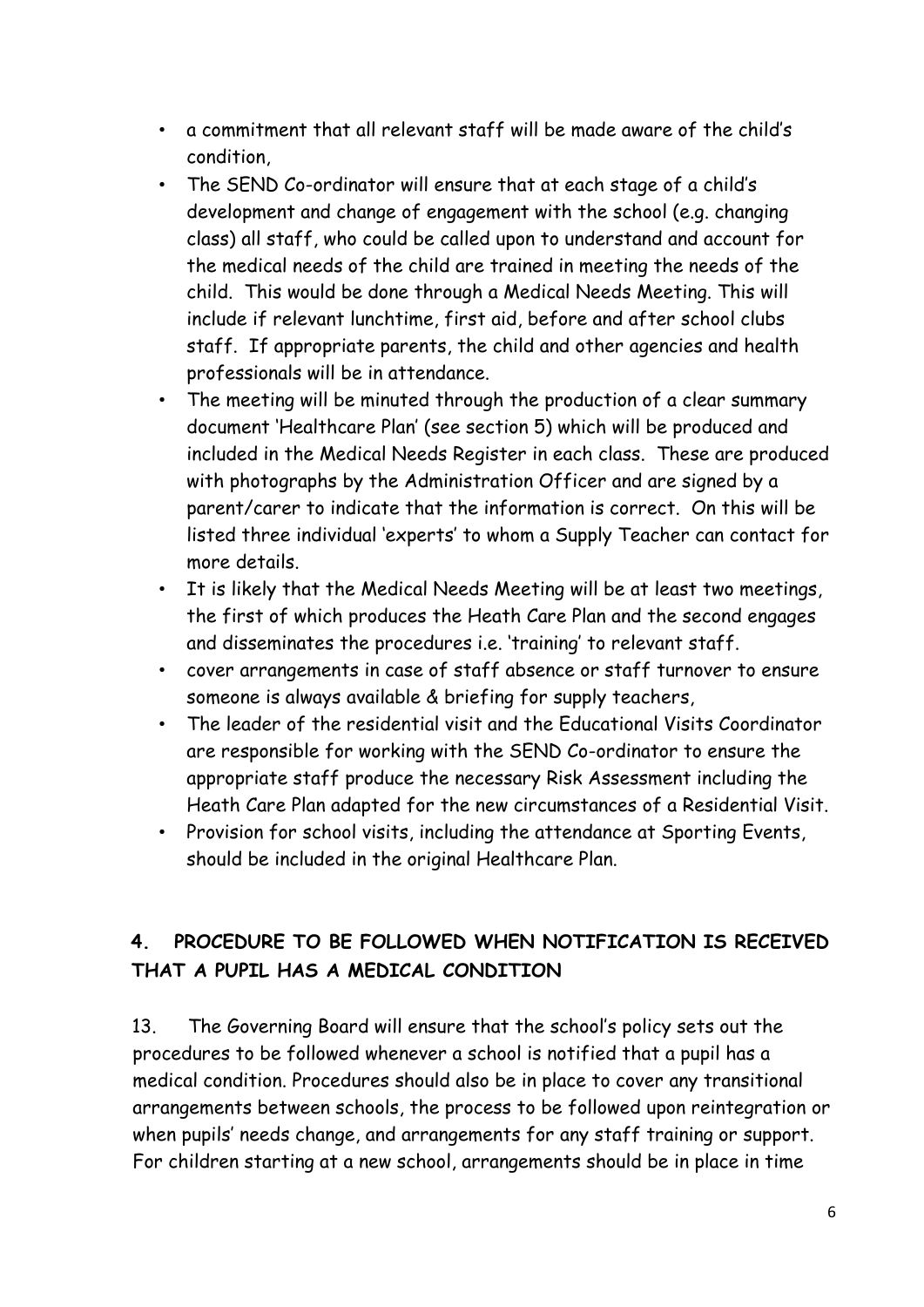for the start of the relevant school term. In other cases, such as a new diagnosis or children moving to a new school mid-term, every effort should be made to ensure that arrangements are put in place within two weeks.

- On notification that a pupil has a medical condition the Head Teacher will ask the SEND Co-ordinator to call a Medical Needs Meeting? It will be agreed which staff and agencies will need to be at the meeting. The meeting should be arranged within two weeks and for children due to start at school in the Foundation Year as far in advance of the start date as possible. It is likely that the Medical Needs Meeting will be at least two meetings, the first of which produces the Heath Care Plan and the second engages and disseminates the procedures i.e. 'training' to relevant staff.
- All staff, who could be called upon to understand and account for the medical needs of the child will be trained in this meeting or a subsequent meeting regarding the needs of the child. This will include if relevant lunchtime, first aid, before and after school clubs staff. If appropriate parents, the child and other agencies. It is expected that healthcare professionals will be in attendance and will lead on the medical advice and procedures.
- The meeting will be minuted through the production of a clear summary document 'Healthcare Plan' will be produced and included in the Medical Needs Register in each class. These are produced with photographs by the Administration Officer and are signed by a parent/carer to indicate that the information is correct. On this will be listed three individuals/'experts' to whom a Supply Teacher can contact for more details.
- The same procedures will be followed in all circumstances such as a new diagnosis of a pupil already at school or children moving to Eccleston CE Primary School mid-term. Similarly if the Healthcare needs of a child change or a pupil is being reintegrated the whole process is repeated.

14. Schools do not have to wait for a formal diagnosis before providing support to pupils. In cases where a pupil's medical condition is unclear, or where there is a difference of opinion, judgements will be needed about what support to provide based on the available evidence. This would normally involve some form of medical evidence and consultation with parents. Where evidence conflicts, some degree of challenge may be necessary to ensure that the right support can be put in place.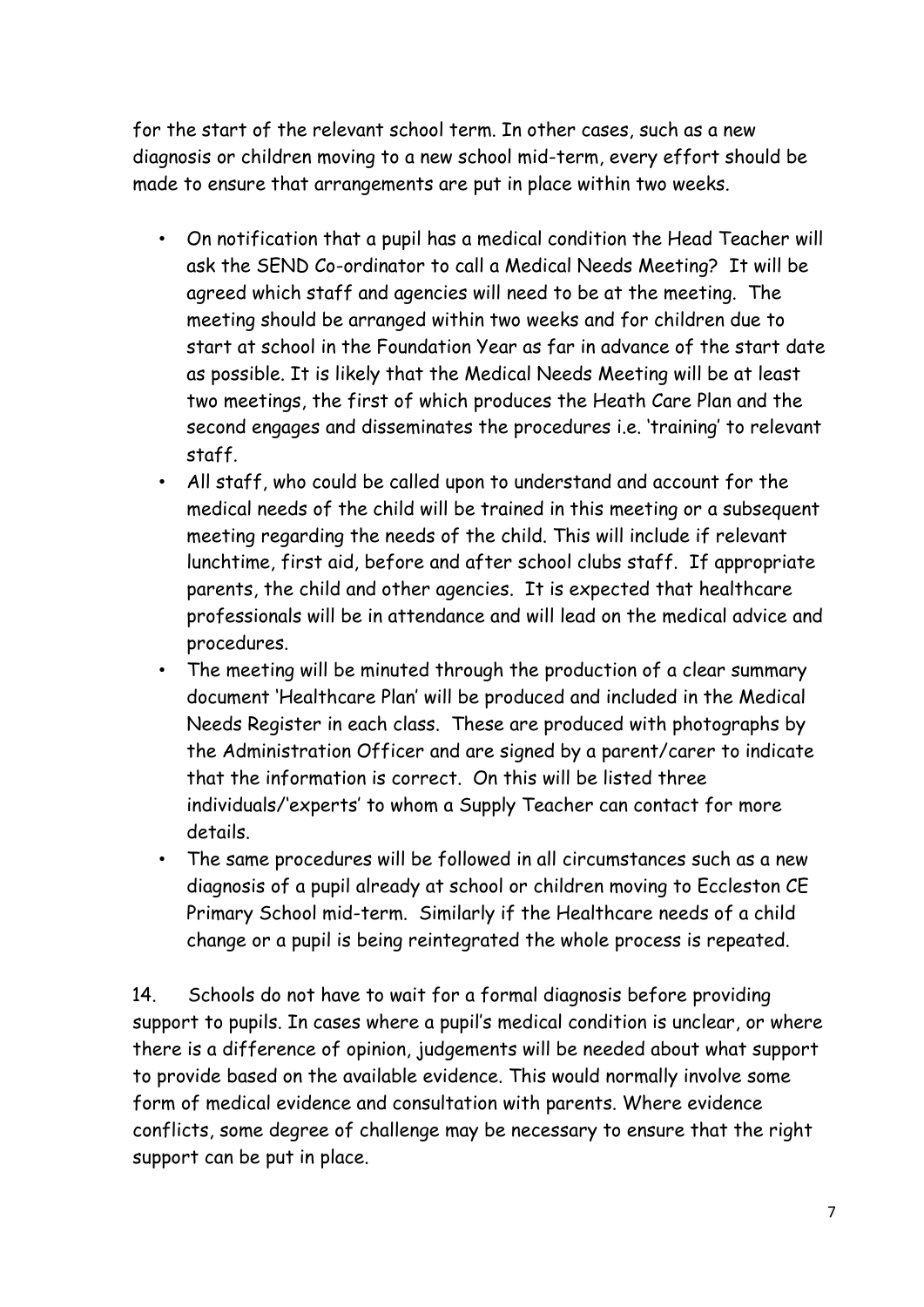#### **5. INDIVIDUAL HEALTHCARE PLANS**

15. The Governing Board will ensure that the school's policy covers the role of individual healthcare plans, and who is responsible for their development, in supporting pupils at school with medical conditions. Individual healthcare plans can help to ensure that schools effectively support pupils with medical conditions. They provide clarity about what needs to be done, when and by whom. They will often be essential, such as in cases where conditions fluctuate or where there is a high risk that emergency intervention will be needed, and are likely to be helpful in the majority of other cases, especially where medical conditions are long-term and complex. However, not all children will require one. The school, healthcare professional and parent should agree, based on evidence, when a healthcare plan would be inappropriate or disproportionate. If consensus cannot be reached, the Head Teacher is best placed to take a final view. A flow chart for identifying and agreeing the support a child needs and developing an individual healthcare plan is provided at Appendix A.

16. The format of individual healthcare plans may vary to enable schools to choose whichever is the most effective for the specific needs of each pupil. They should be easily accessible to all who need to refer to them, while preserving confidentiality. Plans should not be a burden on a school, but should capture the key information and actions that are required to support the child effectively. The level of detail within plans will depend on the complexity of the child's condition and the degree of support needed. This is important because different children with the same health condition may require very different support. Where a child has SEN but does not have a statement or EHC plan, their special educational needs should be mentioned in their individual healthcare plan.

17. Individual healthcare plans (and their review) may be initiated, in consultation with the parent, by a member of school staff or a healthcare professional involved in providing care to the child. Plans should be drawn up in partnership between the school, parents, and a relevant healthcare professional, e.g. school, specialist or children's community nurse, who can best advice on the particular needs of the child. Pupils should also be involved whenever appropriate. The aim should be to capture the steps, which a school should take to help the child manage their condition and overcome any potential barriers to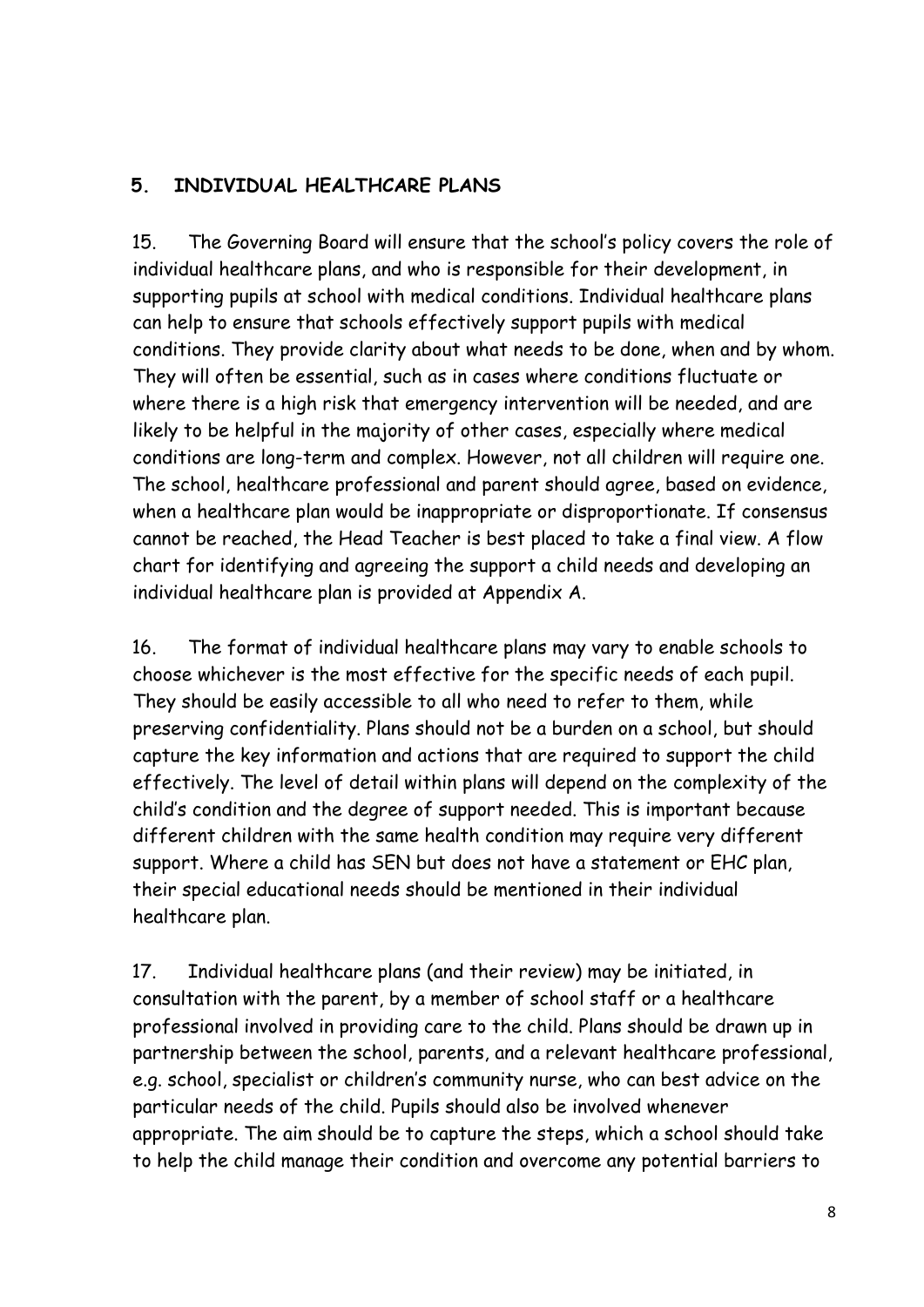getting the most from their education. Partners should agree who will take the lead in writing the plan, but responsibility for ensuring it is finalised and implemented rests with the school. The governing body should ensure that plans are reviewed at least annually, or earlier if evidence is presented that the child's needs have changed. They should be developed with the child's best interests in mind and ensure that the school assesses and manages risks to the child's education, health and social wellbeing, and minimises disruption. Where the child has a special educational need identified in a statement or EHC plan, the individual healthcare plan should be linked to or become part of that statement or EHC plan.

There will be at least one annual review at the moment of transfer from one year group to another. There will be additional reviews when there is any change to the circumstances around the medical condition or following a change in the circumstances of the school e.g. building work, new provision, staffing changes.

18. Where a child is returning to school following a period of hospital education or alternative provision (including home tuition), schools should work with the local authority and education provider to ensure that the individual healthcare plan identifies the support the child will need to reintegrate effectively.

19. When deciding what information should be recorded on individual healthcare plans, the Governing Board will consider the following:

- the medical condition, its triggers, signs, symptoms and treatments;
- the pupil's resulting needs, including medication (dose, side effects and storage) and other treatments, time, facilities, equipment, testing, access to food and drink where this is used to manage their condition, dietary requirements and environmental issues e.g. crowded corridors, travel time between lessons;
- specific support for the pupil's educational, social and emotional needs for example, how absences will be managed, requirements for extra time to complete exams, use of rest periods or additional support in catching up with lessons, counselling sessions;
- the level of support needed (some children will be able to take responsibility for their own health needs) including in emergencies. If a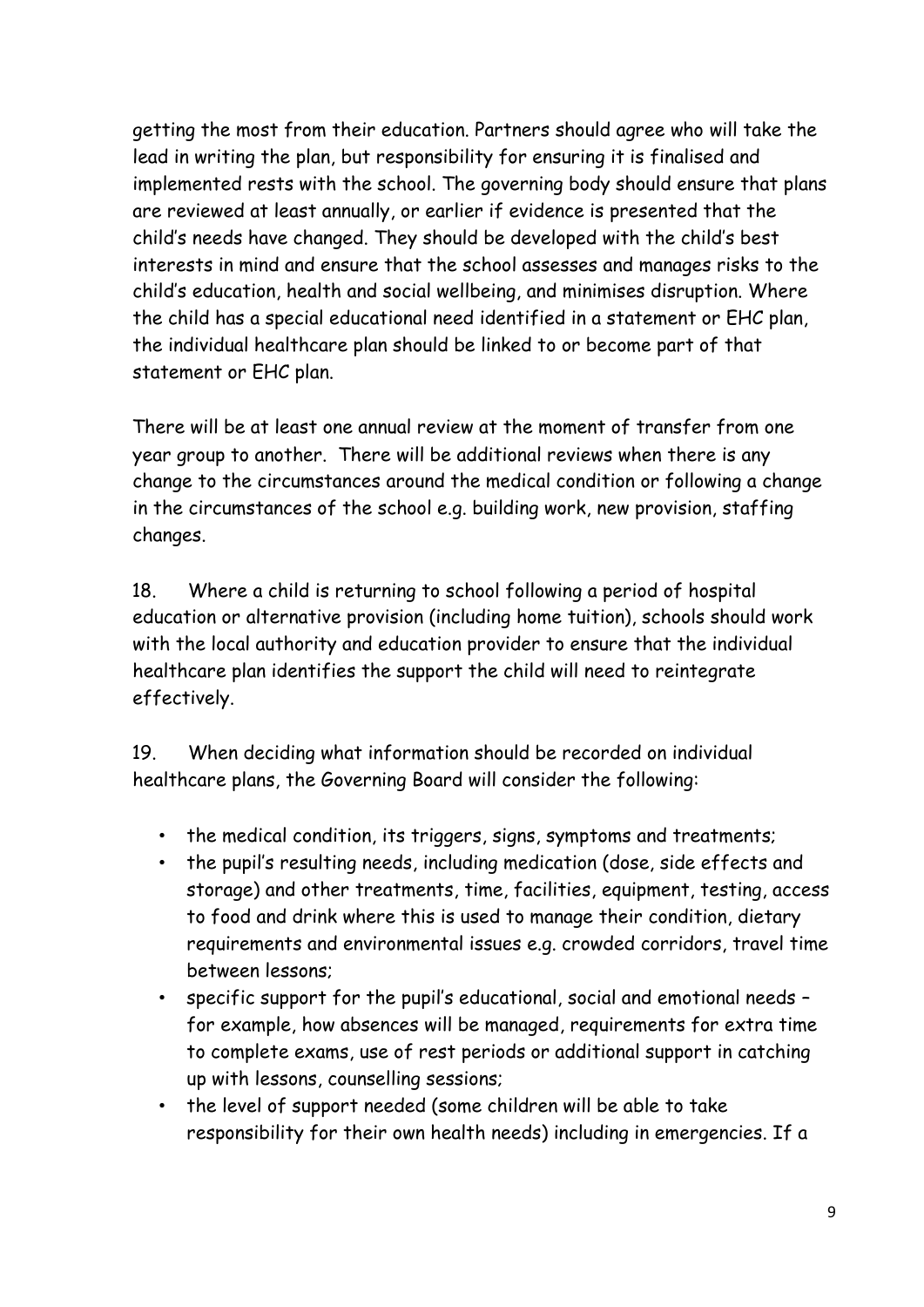child is self- managing their medication, this should be clearly stated with appropriate arrangements for monitoring;

- who will provide this support, their training needs, expectations of their role and confirmation of proficiency to provide support for the child's medical condition from a healthcare professional; and cover arrangements for when they are unavailable;
- who in the school needs to be aware of the child's condition and the support required;
- arrangements for written permission from parents and the Head Teacher for medication to be administered by a member of staff, or selfadministered by the pupil during school hours;
- separate arrangements or procedures required for school trips or other school activities outside of the normal school timetable that will ensure the child can participate, e.g. risk assessments;
- where confidentiality issues are raised by the parent/child, the designated individuals to be entrusted with information about the child's condition; and
- what to do in an emergency, including whom to contact, and contingency arrangements. Some children may have an emergency healthcare plan prepared by their lead clinician that could be used to inform development of their individual healthcare plan.

Please refer to the Healthcare plan template below.

#### **6. ROLES AND RESPONSIBILITIES**

20. The Governing Board will ensure that the school's policy clearly identifies the roles and responsibilities of all those involved in the arrangements they make to support pupils at school with medical conditions.

21. Supporting a child with a medical condition during school hours is not the sole responsibility of one person. A school's ability to provide effective support will depend to an appreciable extent on working co-operatively with other agencies. Partnership working between school staff, healthcare professionals (and, where appropriate, social care professionals), local authorities, and parents and pupils will be critical. An essential requirement for any policy therefore will be to identify collaborative working arrangements between all those involved,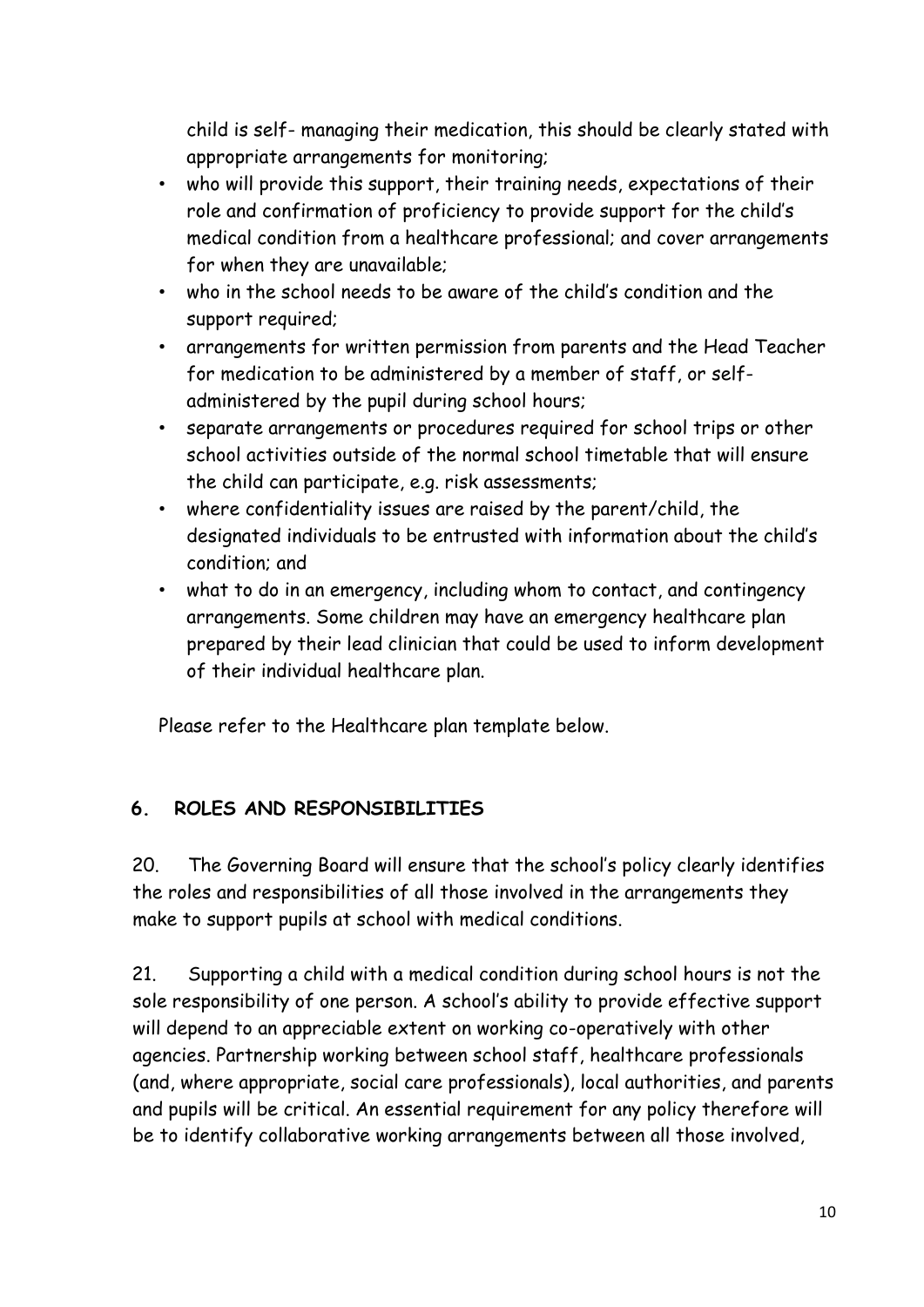showing how they will work in partnership to ensure that the needs of pupils with medical conditions are met effectively.

22. Some of the most important roles and responsibilities are listed below, but schools may additionally want to cover a wider range of people in their policy.

• Governing Boards– must arrange to support pupils with medical conditions in school, including making sure that a policy for supporting pupils with medical conditions in school is developed and implemented. They should ensure that pupils with medical conditions are supported to enable the fullest participation possible in all aspects of school life. The Governing Board will ensure that sufficient staff have received suitable training and are competent before they take on responsibility to support children with medical conditions. They should also ensure that any members of school staff who provide support to pupils with medical conditions are able to access information and other teaching support materials as needed.

The above will be discussed by the Safeguarding Governor and the SEND Coordinator at their regular meetings (minimum termly)

The Head Teacher will ensure that:-

- the school's policy is developed and effectively implemented with partners. This includes ensuring that all staff are aware of the policy for supporting pupils with medical conditions and understand their role in its implementation.
- all staff who need to know are aware of the child's condition and should also ensure that sufficient trained numbers of staff are available to implement the policy and deliver against all individual healthcare plans, including in contingency and emergency situations. This may involve recruiting a member of staff for this purpose.
- he/she takes overall responsibility for the development of individual healthcare plans and should also make sure that school staff are appropriately insured and are aware that they are insured to support pupils in this way. They should contact the school nursing service in the case of any child who has a medical condition that may require support at school, but who has not yet been brought to the attention of the school nurse.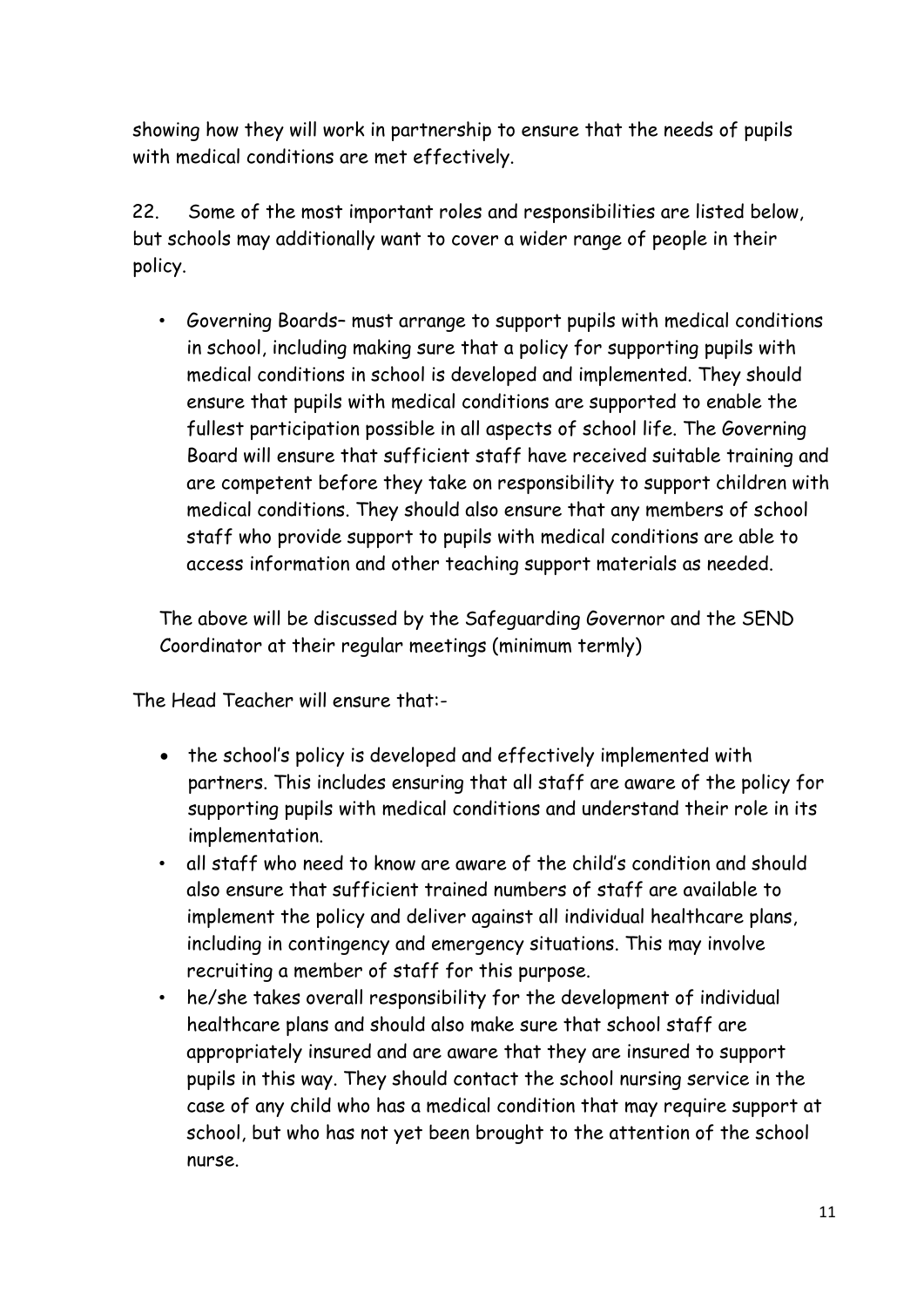School staff should be aware that:-

- any member of school staff may be asked to provide support to pupils with medical conditions, including the administering of medicines, although they cannot be required to do so.
- although administering medicines is not part of teachers' professional duties, they should take into account the needs of pupils with medical conditions that they teach.
- School staff should receive sufficient and suitable training and achieve the necessary level of competency before they take on responsibility to support children with medical conditions. Any member of school staff should know what to do and respond accordingly when they become aware that a pupil with a medical condition needs help.

School nurses should be aware that:-

- every school must have access to school nursing services. They are responsible for notifying the school when a child has been identified as having a medical condition, which will require support in school.
- wherever possible, they should do this before the child starts at the school. They would not usually have an extensive role in ensuring that schools are taking appropriate steps to support children with medical conditions, but may support staff on implementing a child's individual healthcare plan and provide advice and liaison, for example on training. School nurses can liaise with lead clinicians locally on appropriate support for the child and associated staff training needs - for example, there are good models of local specialist nursing teams offering training to local school staff, hosted by a local school.
- Community nursing teams will also be a valuable potential resource for a school seeking advice and support in relation to children with a medical condition.

See also paragraphs 23 to 31 below about training for school staff.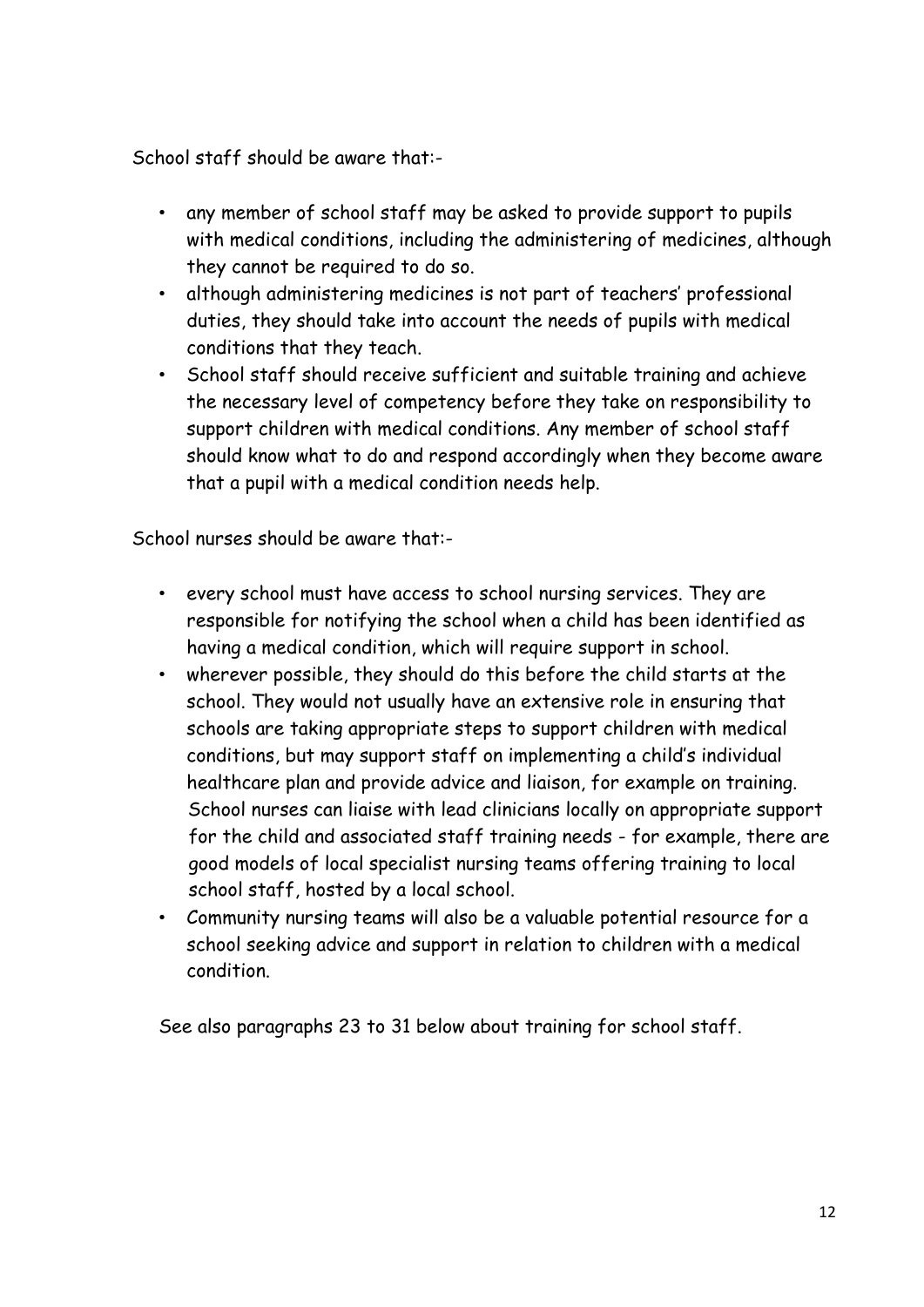Other healthcare professionals, including GPs and paediatricians should:-

• notify the school nurse when a child has been identified as having a medical condition that will require support at school. They may provide advice on developing healthcare plans. Specialist local health teams may be able to provide support in schools for children with particular conditions (e.g. asthma, diabetes, epilepsy).

Pupils with medical conditions should be aware that:-

- They will often be best placed to provide information about how their condition affects them. They should be fully involved in discussions about their medical support needs and contribute as much as possible to the development of, and comply with, their individual healthcare plan.
- Other pupils will often be sensitive to the needs of those with medical conditions.

Parents should be aware that:-

- They should provide the school with sufficient and up-to-date information about their child's medical needs. They may in some cases be the first to notify the school that their child has a medical condition.
- they are key partners and should be involved in the development and review of their child's individual healthcare plan, and may be involved in its drafting.
- they should carry out any action they have agreed to as part of its implementation, e.g. provide medicines and equipment and ensure they or another nominated adult are contactable at all times.

Local authorities are:-

Under Section 10 of the Children Act 2004, have a duty to promote cooperation between relevant partners such as governing bodies of maintained schools, proprietors of academies, clinical commissioning groups and NHS England, with a view to improving the wellbeing of children with regard to their physical and mental health, and their education, training and recreation.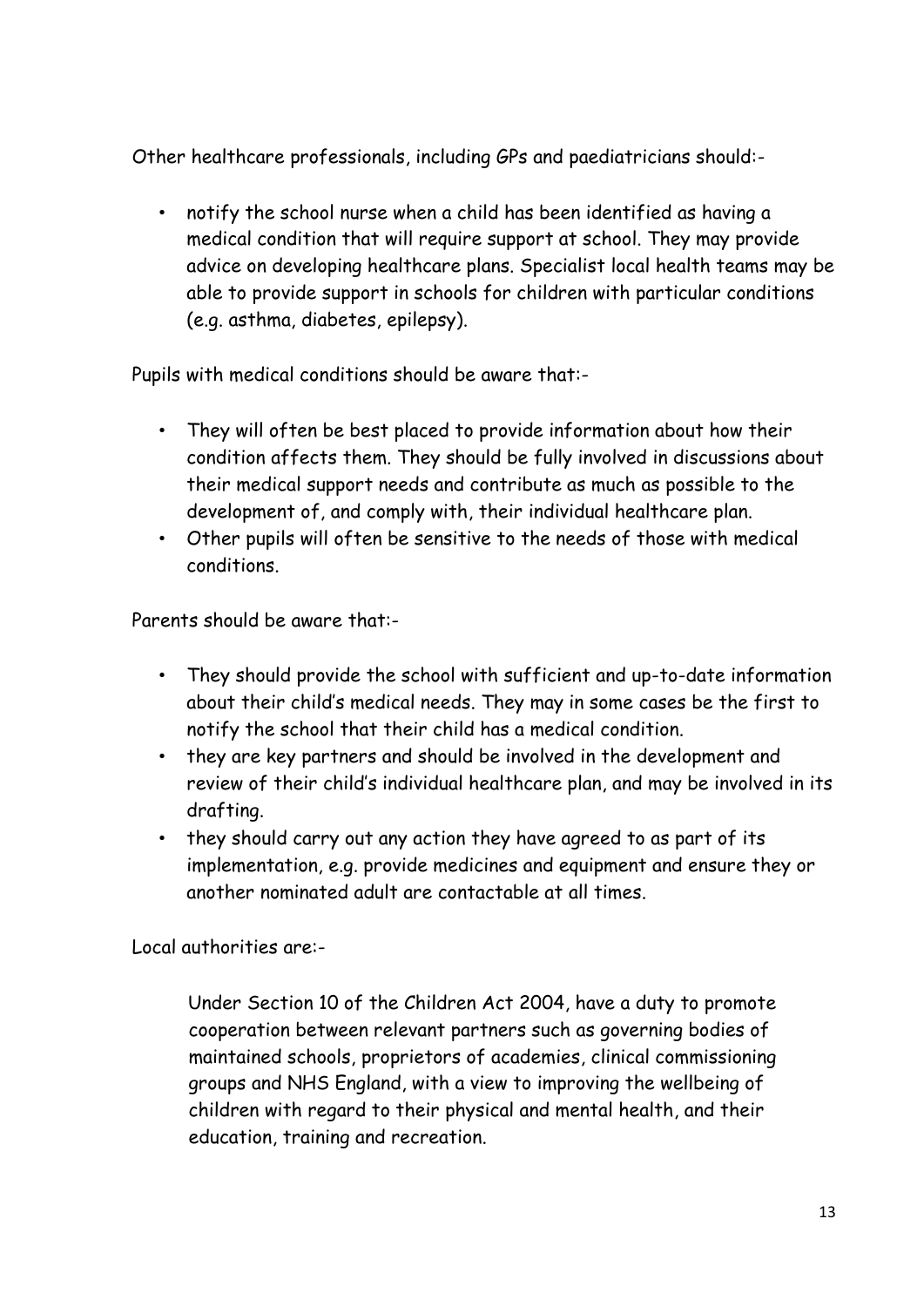• to provide support, advice and guidance, including suitable training for school staff, to ensure that the support specified within individual healthcare plans can be delivered effectively and should work with schools to support pupils with medical conditions to attend full time. Where pupils would not receive a suitable education in a mainstream school because of their health needs, the local authority has a duty to make other arrangements. Statutory guidance for local authorities sets out that they should be ready to make arrangements under this duty when it is clear that a child will be away from school for 15 days or more because of health needs (whether consecutive or cumulative across the school year).

Providers of health services should:-

- should co-operate with schools that are supporting children with a medical condition, including appropriate communication, liaison with school nurses and other healthcare professionals such as specialist and children's community nurses, as well as participating in locally developed outreach and training.
- provide valuable support, information, advice and guidance to schools, and their staff, to support children with medical conditions at school.

Clinical commissioning groups (CCGs) should:-

- commission other healthcare professionals such as specialist nurses. They should ensure that commissioning is responsive to children's needs, and that health services are able to co-operate with schools supporting children with medical conditions. They have a reciprocal duty to cooperate under Section 10 of the Children Act 2004 (as described above for local authorities).
- be responsive to local authorities and schools seeking to strengthen links between health services and schools, and consider how to encourage health services in providing support and advice (and can help with any potential issues or obstacles in relation to this). The local Health and Wellbeing Board will also provide a forum for local authorities and CCGs to consider with other partners, including locally elected representatives, how to strengthen links between education, health and care settings.  $\cdot$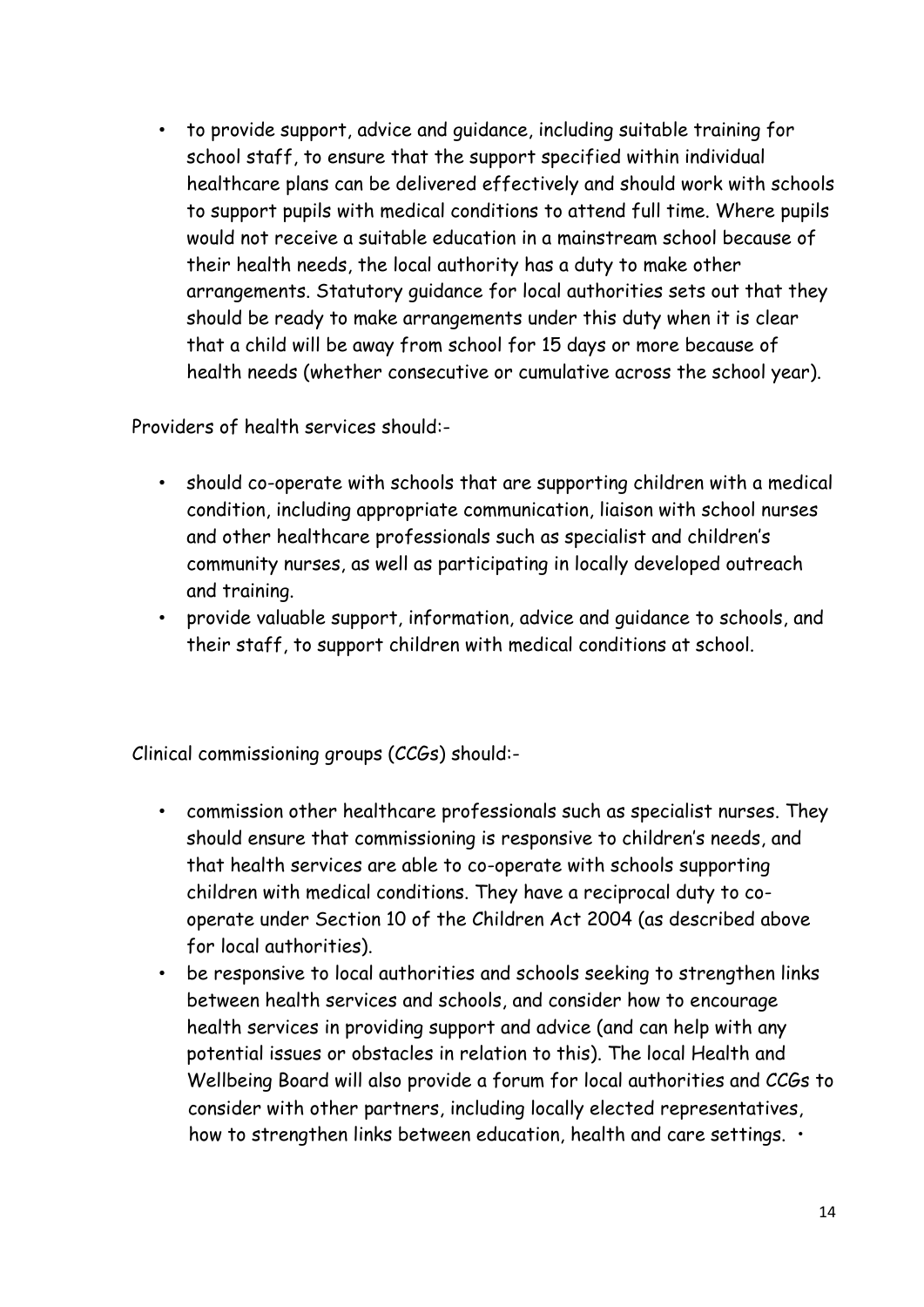## Ofsted

• Ofsted's inspection framework places a clear emphasis on meeting the needs of disabled children and pupils with SEN, and considering the quality of teaching and the progress made by these pupils. Inspectors are already briefed to consider the needs of pupils with chronic or long-term medical conditions alongside these groups and to report on how well their needs are being met. Schools are expected to have a policy dealing with medical needs and to be able to demonstrate that this is implemented effectively.

## **7. STAFF TRAINING AND SUPPORT**

23. Governing bodies should ensure that the school's policy sets out clearly how staff will be supported in carrying out their role to support pupils with medical conditions, and how this will be reviewed. This should specify how training needs are assessed, and how and by whom training will be commissioned and provided.

24. The school's policy should be clear that any member of school staff providing support to a pupil with medical needs should have received suitable training. This should have been identified during the development or review of individual healthcare plans. Some staff may already have some knowledge of the specific support needed by a child with a medical condition and so extensive training may not be required. Staff who provide support to pupils with medical conditions should be included in meetings where this is discussed.

25. The relevant healthcare professional should normally lead on identifying and agreeing with the school the type and level of training required, and how this can be obtained. Schools may choose to arrange training themselves and should ensure this remains up-to- date.

26. Training should be sufficient to ensure that staff are competent and have confidence in their ability to support pupils with medical conditions, and to fulfil the requirements as set out in individual healthcare plans. They will need an understanding of the specific medical conditions they are being asked to deal with, their implications and preventative measures. For example :-

• on notification that a pupil has a medical condition the Head Teacher will ask the SEND Co-ordinator to call a Medical Needs Meeting. It will be agreed which staff and agencies will need to be at the meeting. The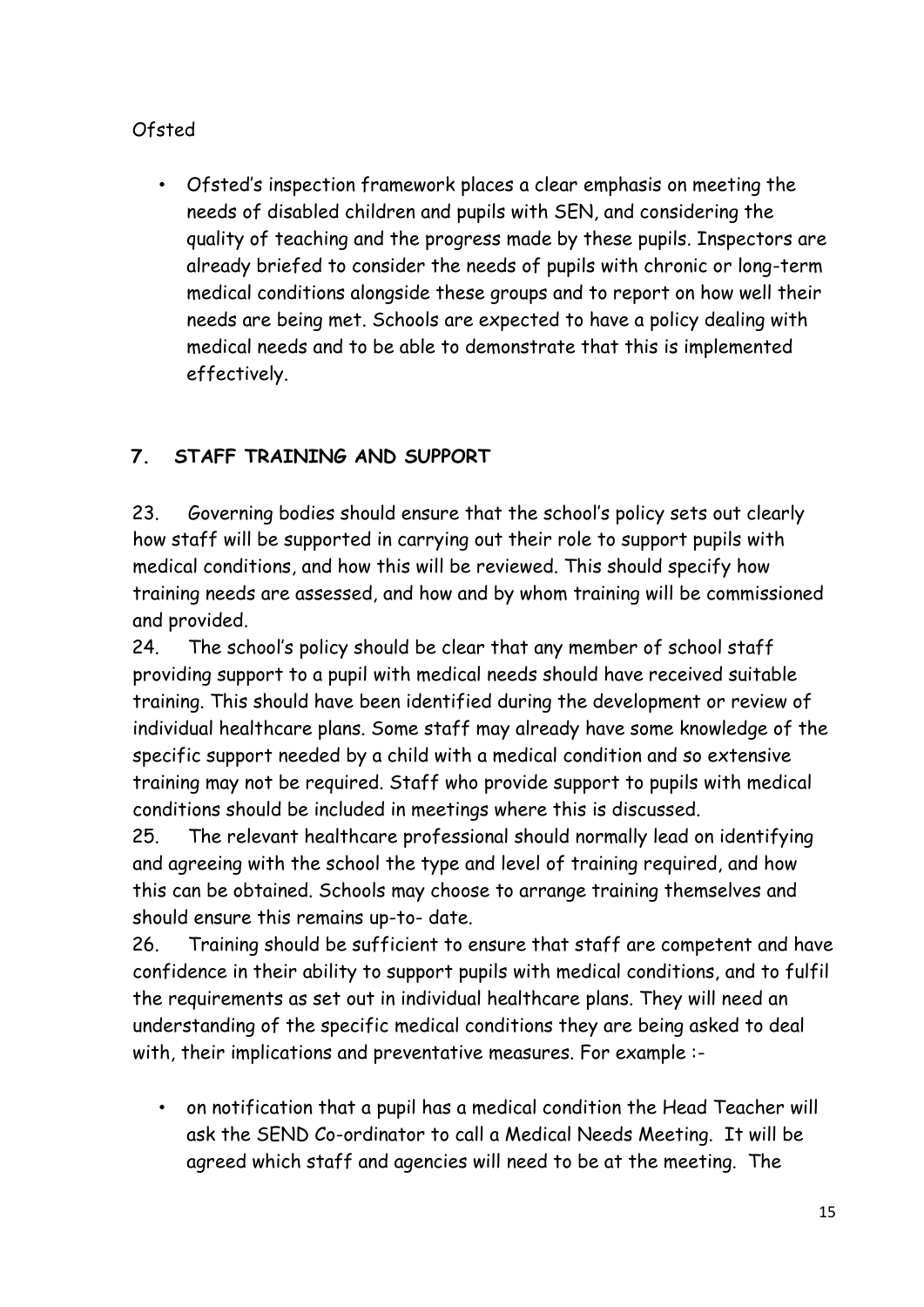meeting should be arranged within two weeks and for children due to start at school in the Foundation Year as far in advance of the start date as possible. It is likely that the Medical Needs Meeting will be at least two meetings, the first of which produces the Heath Care Plan and the second engages and disseminates the procedures i.e. 'training' to relevant staff.

- All staff, who could be called upon to understand and account for the medical needs of the child will be trained in this meeting or a subsequent meeting regarding the needs of the child. This will include if relevant lunchtime, first aid, before and after school clubs staff. If appropriate parents, the child and other agencies. It is expected that healthcare professionals will be in attendance and will lead on the medical advice and procedures.
- The meeting will be minuted through the production of a clear summary document 'Healthcare Plan' which will be produced and included in the Medical Needs Register in each class. These are produced with photographs by the Administration Officer and are signed by a parent/carer to indicate that the information is correct. On this will be listed three individuals 'experts' to whom a Supply Teacher can contact for more details.
- The same procedures will be followed in all circumstances such as a new diagnosis of a pupil already at school or children moving to Eccleston CE Primary School mid-term. Similarly if the Healthcare needs of a child change or a pupil is being reintegrated the whole process is repeated.

27. Staff must not give prescription medicines or undertake healthcare procedures without appropriate training (updated to reflect any individual healthcare plans). In some cases, written instructions from the parent or on the medication container dispensed by the pharmacist may be considered sufficient, but ultimately this is for the school to decide, having taken into consideration the training requirements as specified in pupils' individual Healthcare plans. A first-aid certificate does not constitute appropriate training in supporting children with medical conditions. The Healthcare Plan will direct all the administration of medicines. Any administration will be by a named person(s) and will be fully recorded. It will always be preceded by signed parental agreement and description of dosage etc. The named person will be appropriate to the task because the named person will have received training in the task.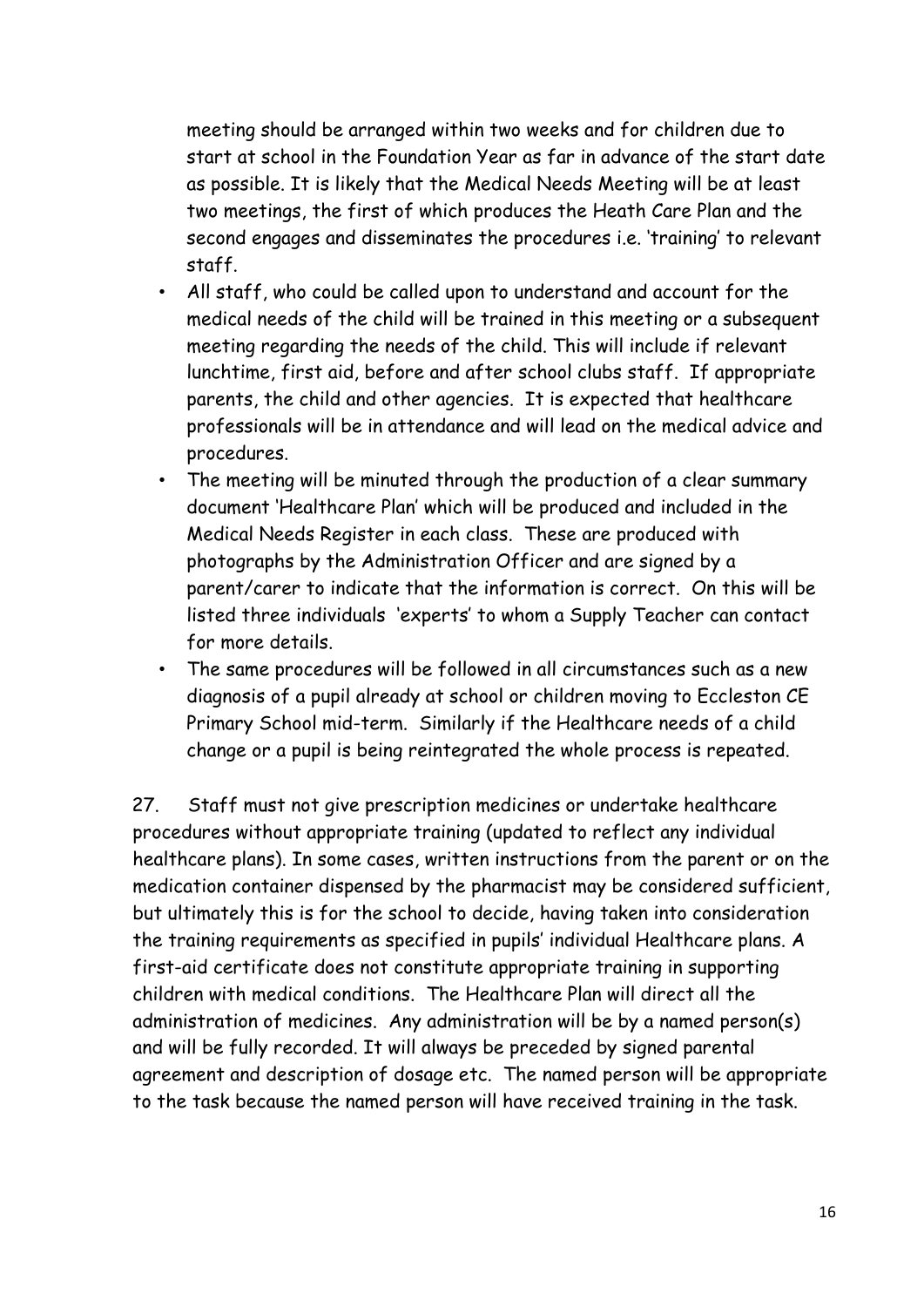28. Healthcare professionals, including the school nurse, can provide confirmation of the proficiency of staff in a medical procedure, or in providing medication.

29. The school's policy should additionally set out arrangements for whole school awareness training so that all staff are aware of the school's policy for supporting pupils with medical conditions and their role in implementing that policy. Induction arrangements for new staff should be included. The relevant healthcare professional should be able to advise on training that will help ensure that all medical conditions affecting pupils in the school are understood fully. This includes preventative and emergency measures so that staff can recognise and act quickly when a problem occurs. The induction package for all staff and volunteers covers all aspects of this policy. There is an annual review for all staff.

30. The family of a child will often be key in providing relevant information to school staff about how their child's needs can be met, and parents should be asked for their views. They should provide specific advice, but should not be the sole trainer. The parents/carers will always be taken into account at a Medical Needs Meeting. Parents will be asked to sign a Healthcare Plan confirming their approval.

31. Governing bodies should consider providing details of continuing professional development provision opportunities.

## **8. THE CHILD'S ROLE IN MANAGING THEIR OWN MEDICAL NEEDS**

32. Governing bodies should ensure that the school's policy covers arrangements for children who are competent to manage their own health needs and medicines. After discussion with parents, children who are competent should be encouraged to take responsibility for managing their own medicines and procedures. This should be reflected within individual healthcare plans, but is expected to be only appropriate for our oldest pupils in rare circumstances.

33. Wherever possible, children should be allowed to carry their own medicines and relevant devices or should be able to access their medicines for self-medication quickly and easily. Children who can take their medicines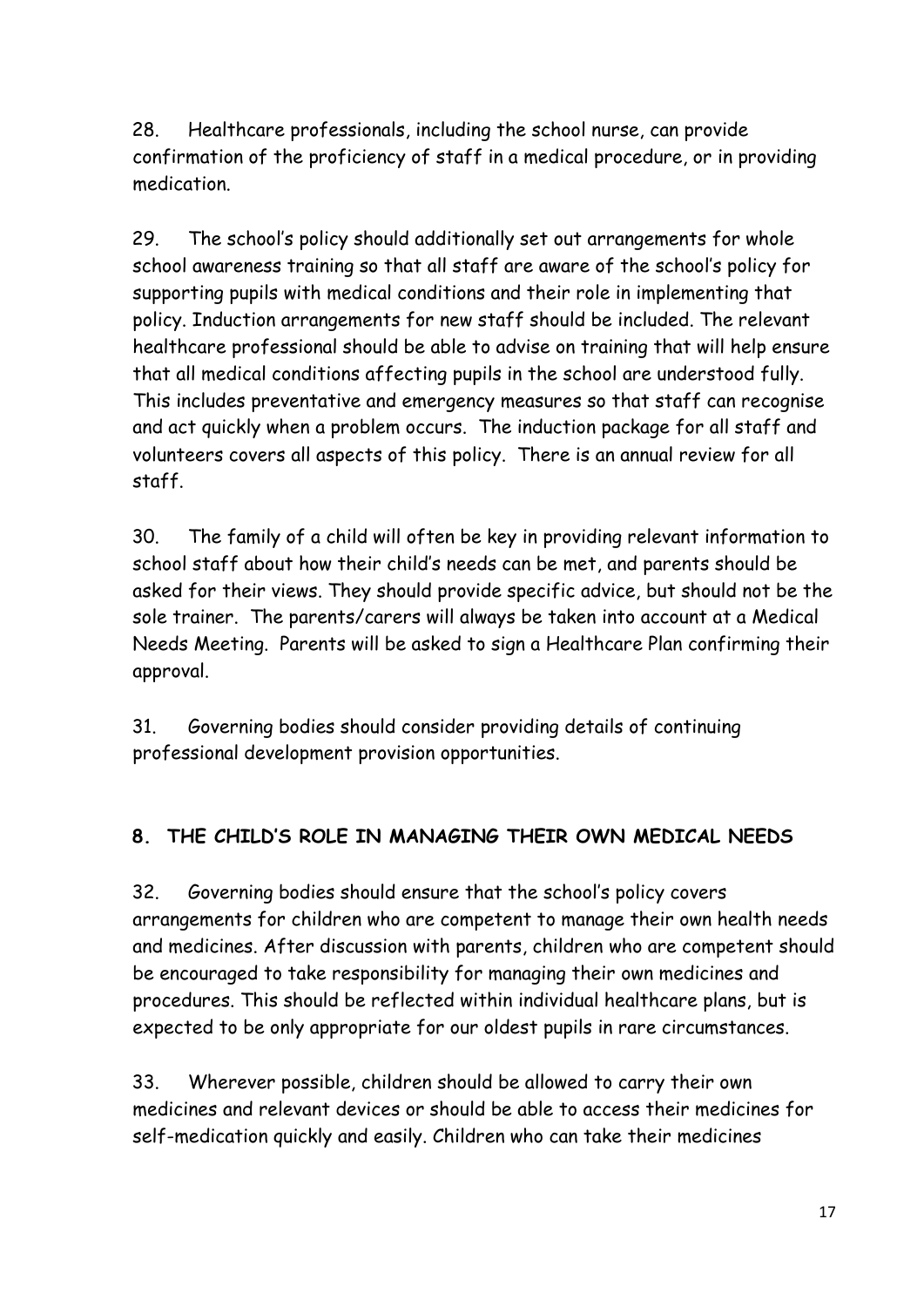themselves or manage procedures may require an appropriate level of supervision. If it is not appropriate for a child to self- manage, then relevant staff should help to administer medicines and manage procedures for them. Generally the above would not be seen as being appropriate for Primary School pupils, though it is acknowledged that in exceptional circumstances this could be facilitated in a safe area away from other children.

34. If a child refuses to take medicine or carry out a necessary procedure, staff should not force them to do so, but follow the procedure agreed in the individual healthcare plan. Parents should be informed so that alternative options can be considered.

If a child refused to take a medicine, parents would be contacted immediately for their advice and decision.

## **9. MANAGING MEDICINES ON SCHOOL PREMISES**

35. The governing body should ensure that the school's policy is clear about the procedures to be followed for managing medicines. Although schools may already have such procedures in place, they should reflect the following details:

- medicines should only be administered at school when it would be detrimental to a child's health or school attendance not to do so
- no child under 16 should be given prescription or non-prescription medicines without their parent's written consent,
	- except in exceptional circumstances where the medicine has been prescribed to the child without the knowledge of the parents. In such cases, every effort should be made to encourage the child or young person to involve their parents while respecting their right to confidentiality. Schools should set out the circumstances in which nonprescription medicines may be administered
- The school will not administer non-prescription medicines
	- The only exception may be the use of an asthma inhaler in a situation deemed to be an emergency by a qualified first aider. •
- a child under 16 should never be given medicine containing aspirin unless prescribed by a doctor. Medication, e.g. for pain relief, should never be administered without first checking maximum dosages and when the previous dose was taken. Parents should be informed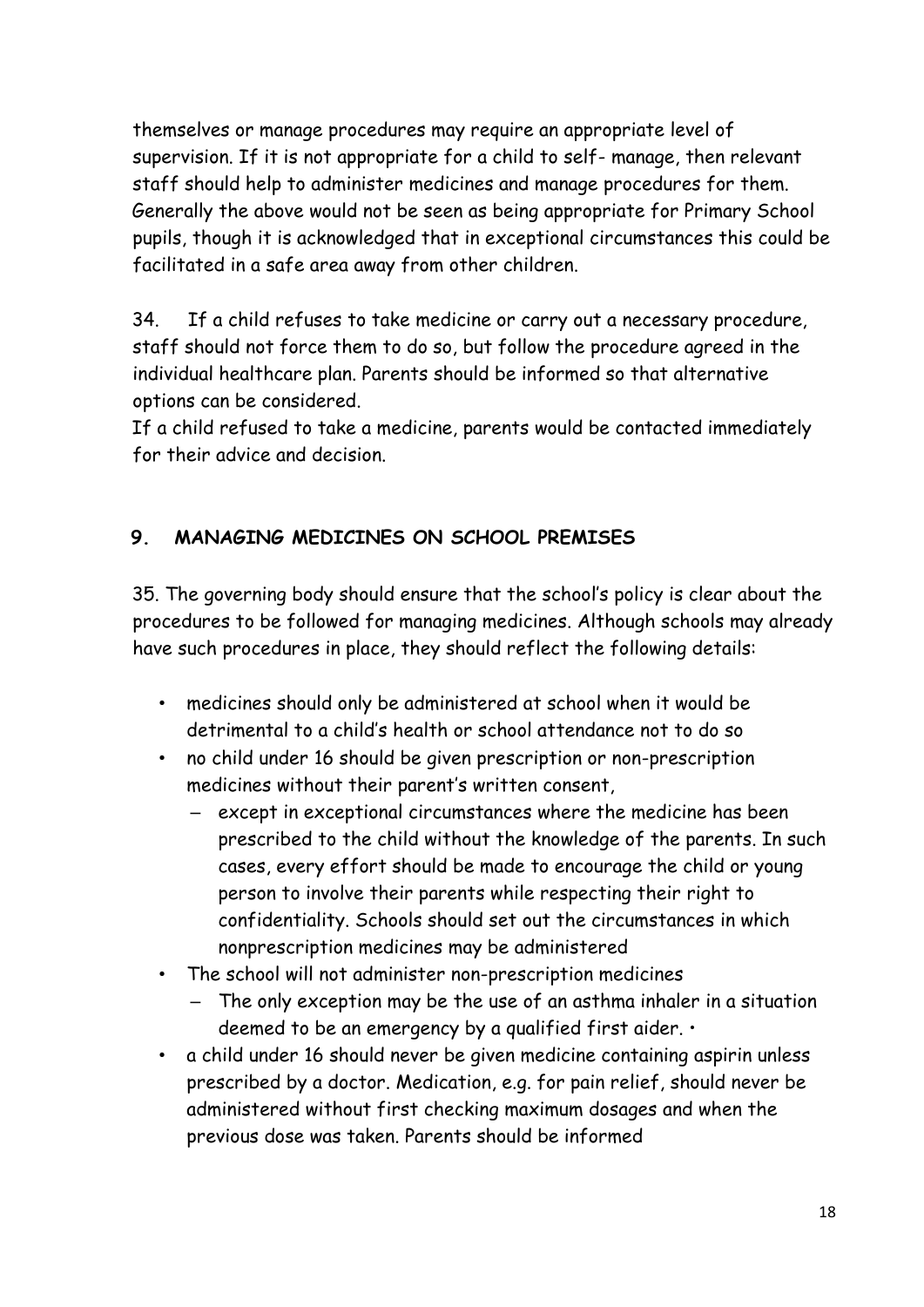- The only occasion where pain relief medication would be administered is on a residential Visit. In order to administer 'Calpol' pre-approval is gained from the parent prior to the visit.
- where clinically possible, medicines should be prescribed in dose frequencies which enable them to be taken outside school hours • This is the first request made by the school to parents when a request is received to administer medicines.
- The schools only accepts prescribed medicines that are in-date, labelled, provided in the original container as dispensed by a pharmacist and include instructions for administration, dosage and storage. The exception to this is insulin which must still be in date, but will generally be available to schools inside an insulin pen or a pump, rather than in its original container
- all medicines should be stored safely. Children should know where their medicines are at all times and be able to access them immediately. Where relevant, they should know who holds the key to the storage facility. Medicines and devices such as asthma inhalers, blood glucose testing meters and adrenaline pens should be always readily available to children and not locked away. This is particularly important to consider when outside of school premises, e.g. on school trips
- All medicines<sup>\*</sup> are under the management of the Lead First Aider. They are not actually locked away to ensure immediate access, but they are stored in the one area of the school where children do not enter unaccompanied. The exceptions are medicines and inhalers, which are required to be worn by the pupil.
- a child who has been prescribed a controlled drug may legally have it in their possession if they are competent to do so, but passing it to another child for use is an offence. Monitoring arrangements may be necessary. Otherwise controlled drugs that have been prescribed for a pupil must be securely stored in a non-portable container and only named staff should have access. Controlled drugs should be easily accessible in an emergency. A record should be kept of any doses used and the amount of the controlled drug held in school. The above is noted but is highly unlikely at Eccleston CE Primary School.
- school staff may administer a controlled drug to the child for whom it has been prescribed. Staff administering medicines should do so in accordance with the prescriber's instructions. Schools should keep a record of all medicines administered to individual children, stating what, how and how much was administered, when and by whom. Any side effects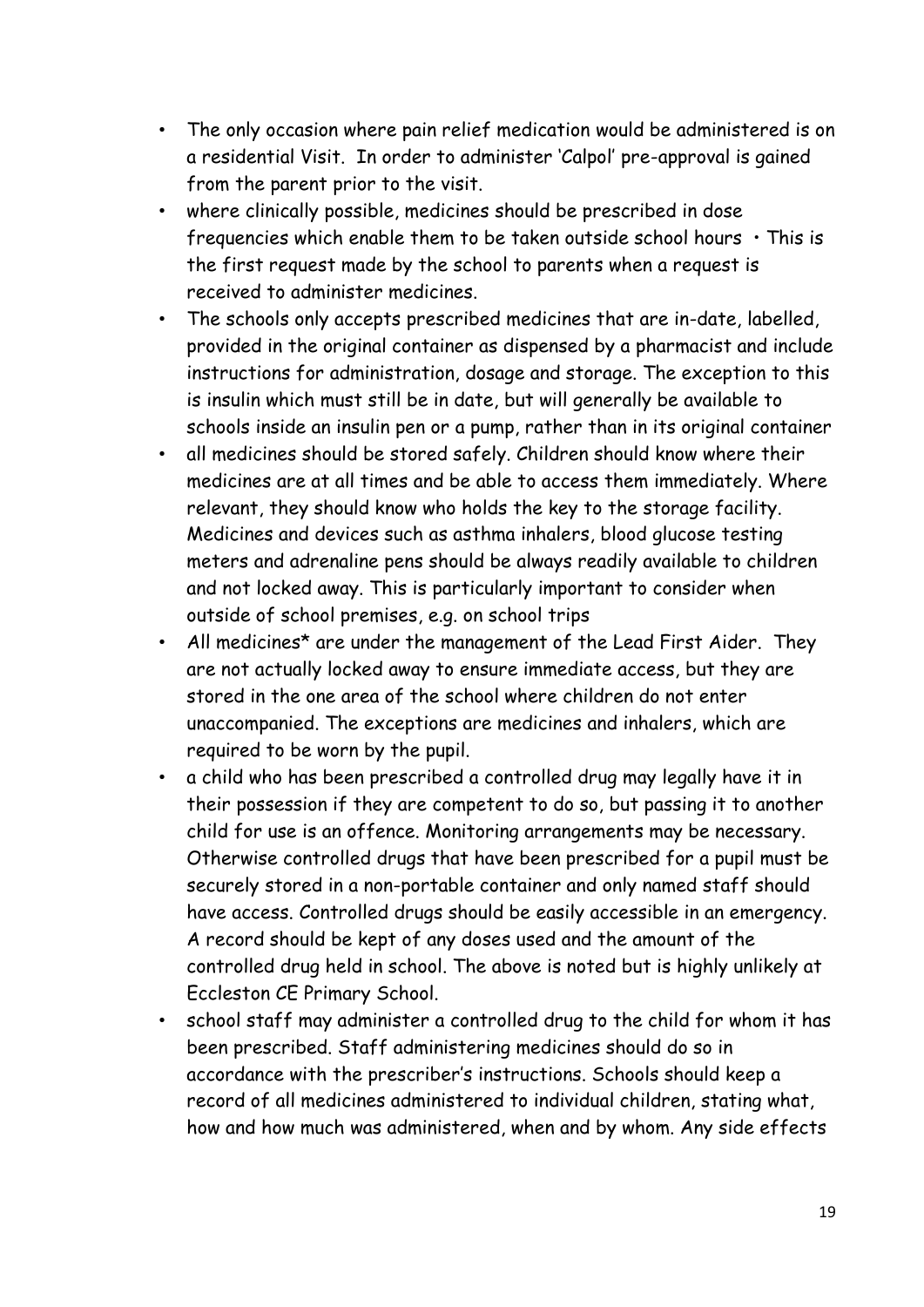of the medication to be administered at school should be noted. The above is noted but is highly unlikely at Eccleston CE Primary School.

• when no longer required, medicines should be returned to the parent to arrange for safe disposal. Sharps boxes should always be used for the disposal of needles and other sharps

## **10. RECORD KEEPING**

36. Governing bodies should ensure that written records are kept of all medicines administered to children. Records offer protection to staff and children and provide evidence that agreed procedures have been followed. Parents should be informed if their child has been unwell at school. The use of centrally held Asthma Inhalers must be recorded and information is available to parents. The administration of ALL other medicines is ALWAYS recorded through a child's individual health pack. The authorisation and procedures for the administration of medicine is agreed in advance between the school and the person(s) administering the medicine. Parents can view the evidence. Parents are requested to collect out of date or unused or no longer required medicine from the school. If a child has received a bump to the head a parent is automatically informed by text message. If a child is unwell a parent is contacted by telephone and action agreed. This may include the child staying at school but being monitored. If a child say's that he or she is unwell but appears to be well enough to stay at school, a parent will be contacted by telephone, but not necessarily expected to come to school.

#### **11. EMERGENCY PROCEDURES**

37. Governing bodies should ensure that the school's policy sets out what should happen in an emergency situation. As part of general risk management processes, all schools should have arrangements in place for dealing with emergencies for all school activities wherever they take place, including on school trips within and outside the UK. An adaptation of this plan is needed for Residential Visits.

38. Where a child has an individual healthcare plan, this should clearly define what constitutes an emergency and explain what to do, including ensuring that all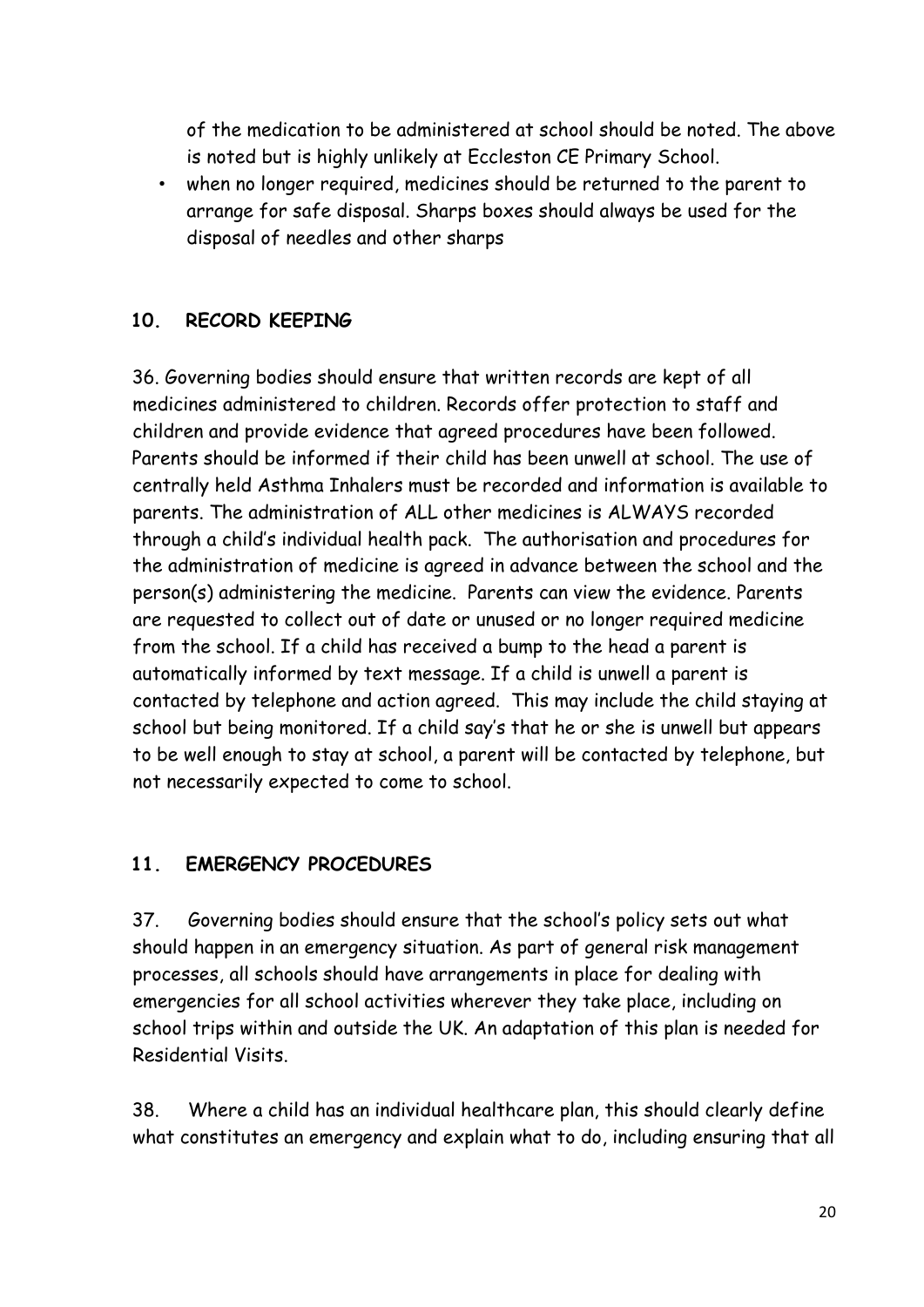relevant staff are aware of emergency symptoms and procedures. Other pupils in the school should know what to do in general terms, such as informing a teacher immediately if they think help is needed. Pupils with Medical Healthcare plans must be cross referenced in the Emergency Plan.

39. If a child needs to be taken to hospital, staff should stay with the child until the parent arrives, or accompany a child taken to hospital by ambulance. Schools need to ensure they understand the local emergency services cover arrangements and that the correct information is provided for navigation systems. Key Health and Safety points must provide all information required regarding what to do in an emergency, key information, lists of first aiders, contact numbers for vital services e.g. gas, water and electricity and Fire Notices. Staff act as the parent of a child until a parent / grandparent takes over that responsibility. Thus in the absence of a parent/grandparent, staff will always remain with a child in an emergency, in an ambulance and at a hospital / medical centre.

## **12. DAY TRIPS, RESIDENTIAL VISITS AND SPORTING ACTIVITIES**

40. Governing bodies should ensure that their arrangements are clear and unambiguous about the need to support actively pupils with medical conditions to participate in school trips and visits, or in sporting activities, and not prevent them from doing so. Teachers should be aware of how a child's medical condition will impact on their participation, but there should be enough flexibility for all children to participate according to their own abilities and with any reasonable adjustments. Schools should make arrangements for the inclusion of pupils in such activities with any adjustments as required unless evidence from a clinician such as a GP states that this is not possible.

It is the first expectation that all children participate in and are included in all aspects of school life. It is expected that activities are differentiated to enable full participation. This includes all sporting activities and school visits.

41. Schools should consider what reasonable adjustments they might make to enable children with medical needs to participate fully and safely on visits. It is best practice to carry out a risk assessment so that planning arrangements take account of any steps needed to ensure that pupils with medical conditions are included. This will require consultation with parents and pupils and advice from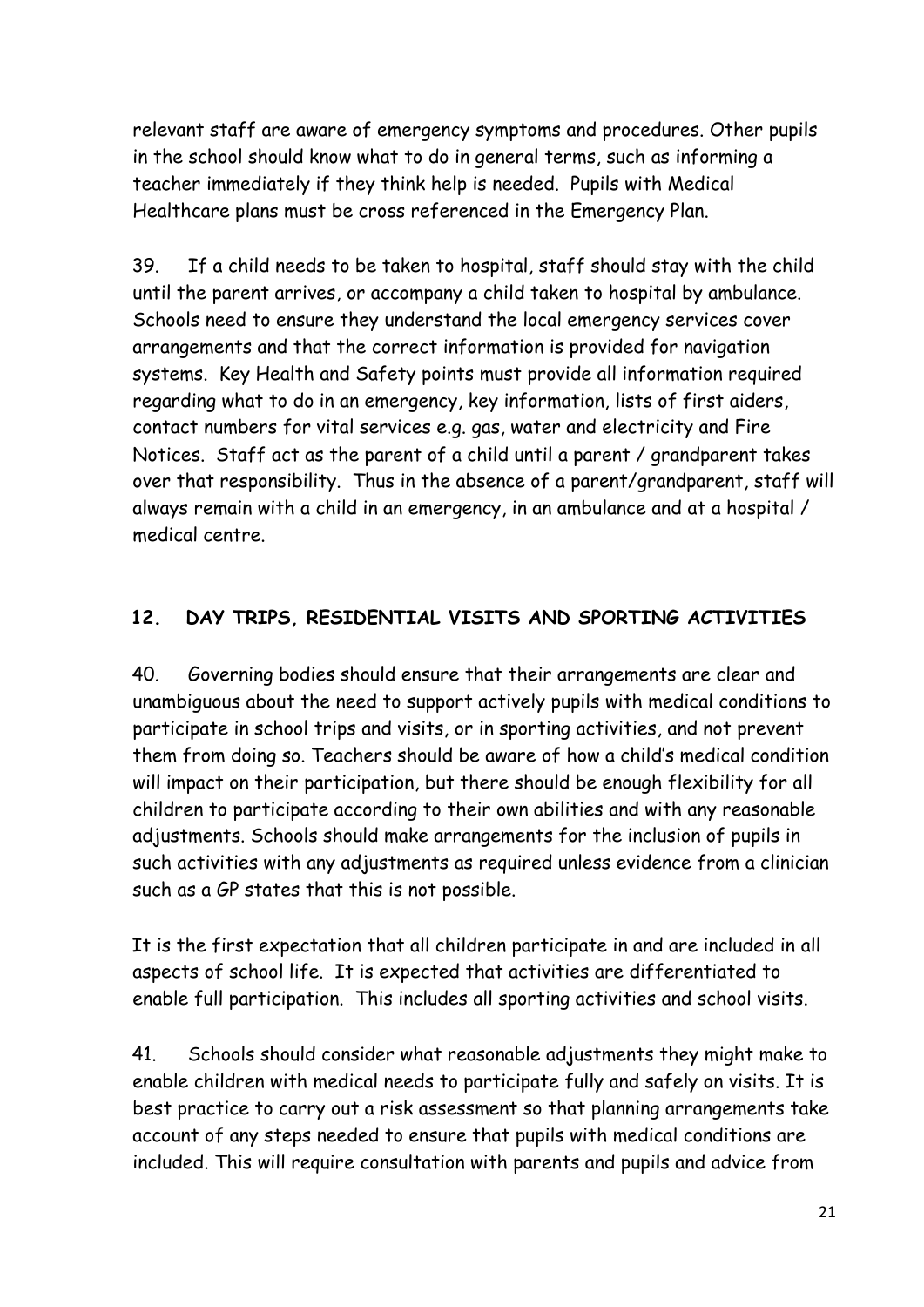the relevant healthcare professional to ensure that pupils can participate safely. The leader of the residential and other visits is responsible for working with the SEND Co-ordinator and to ensure the appropriate staff produce the necessary Risk Assessment including the Heath Care Plan adapted for the new circumstances of a Residential Visit. As school visits are a regular feature of life at Eccleston CE Primary School including the attendance at Sporting Events, provision for these should be included in the original Healthcare Plan. (Please also see Health and Safety Executive (HSE) guidance on school trips.)

## **13. OTHER ISSUES FOR CONSIDERATION**

Governing bodies may want the school's policy to refer to: home-to-school transport – this is the responsibility of local authorities, who may find it helpful to be aware of a pupil's individual healthcare plan and what it contains, especially in respect of emergency situations. This may be helpful in developing transport healthcare plans for pupils with life-threatening conditions; A Healthcare Plan would be expected to include reference to home-to-school transport and shared with those arranging transport.

Defibrillators. Sudden cardiac arrest is when the heart stops beating which can happen to people at any age and without warning. When it does happen, quick action (in the form of early CPR and defibrillation) can help save lives. A defibrillator is a machine used to give an electric shock to restart a patient's heart when they are in cardiac arrest. Modern defibrillators are easy to use, inexpensive and safe. Schools should consider purchasing a defibrillator as part of their first-aid equipment. If a defibrillator is installed for general use, the school should notify the local NHS ambulance service of its location. Staff members appointed as first-aiders should already be trained in the use of CPR and may wish to promote these techniques more widely in the school, amongst both teachers and pupils alike;

Asthma inhalers. Once regulations are changed, schools will be able to hold asthma inhalers for emergency use. This is entirely voluntary, and the Department of Health is publishing a protocol, which will provide further information. Eccleston CE Primary School is to consider taking advantage of this new regulation and to provide purple Emergency Asthma Bags, which can be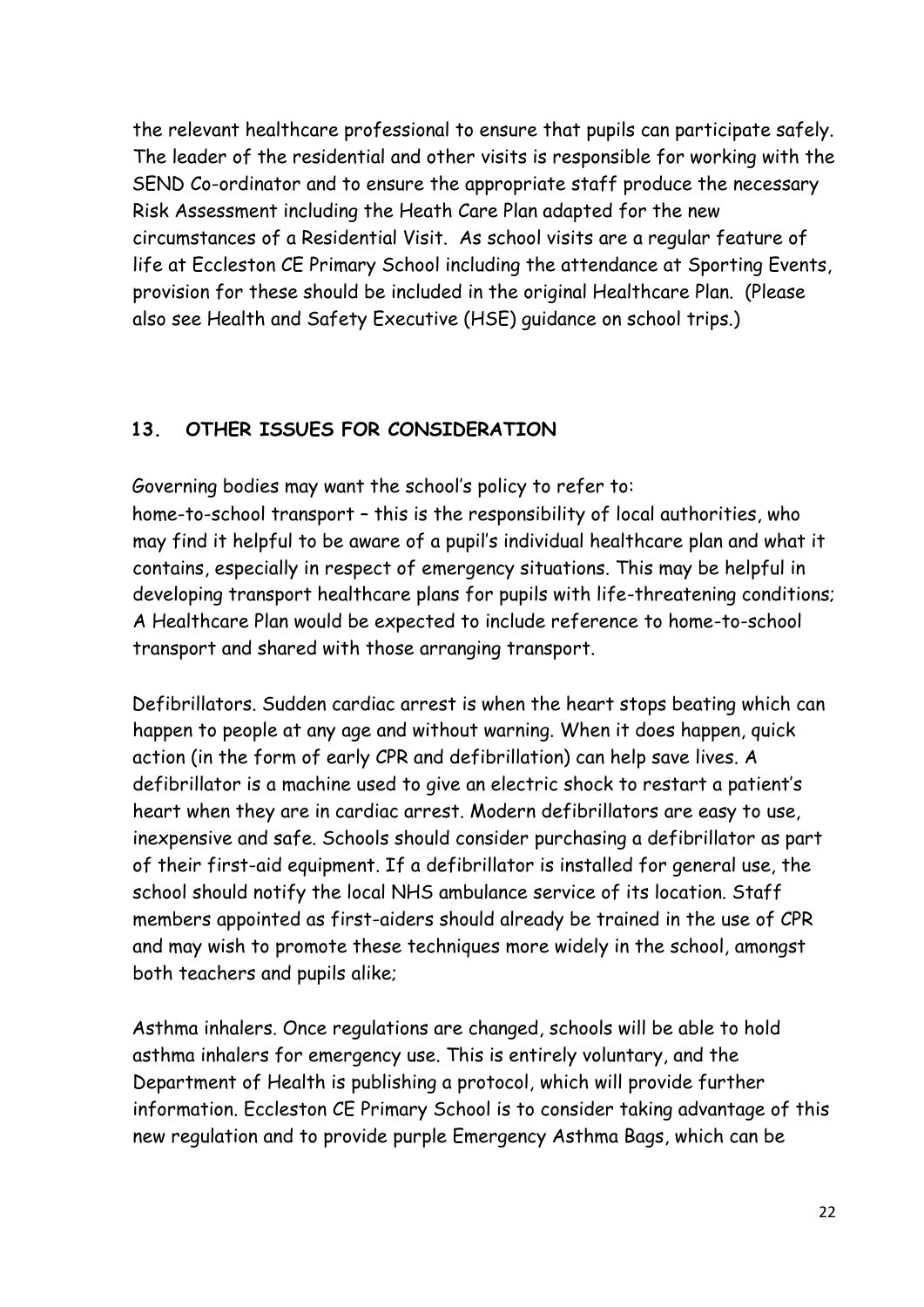taken on a visit, be carried by staff supporting sporting events and stored in school.

## **14. UNACCEPTABLE PRACTICE**

43. Governing bodies should ensure that the school's policy is explicit about what practice is not acceptable. Although school staff should use their discretion and judge each case on its merits with reference to the child's individual healthcare plan, it is not generally acceptable practice to:

- prevent children from easily accessing their inhalers and medication and administering their medication when and where necessary; Parents must indicate if they wish inhalers to be kept centrally or to be worn by the child for example within a belt bag. This facilitates immediate administration.
- Children are not allowed to keep inhalers in book bags, which could delay administration. A record file with centrally held inhalers is kept by the medical lockers so all usage can be monitored.
- Medical Lockers are positioned immediately next to the First Aid Station. All personal medication is kept here. It is under the supervision of the Lead First Aider but easily accessible to staff. Full medical records are kept by the lockers.
- assume that every child with the same condition requires the same treatment;
- ignore the views of the child or their parents; or ignore medical evidence or opinion (although this may be challenged); At Eccleston CE Primary School every child with a Medical Condition will be seen as an individual case and treated as such.
- send children with medical conditions home frequently or prevent them from staying for normal school activities, including lunch, unless this is specified in their individual healthcare plans. At Eccleston CE Primary School it is expected that all children are included in all opportunities and expected to strive for 100% attendance.
- if the child becomes ill, send them to the school office or medical room unaccompanied or with someone unsuitable. If a child requires medical attention an adult would take the child to the nearest first aider if it was inappropriate for the child to be moved. There are first aiders attached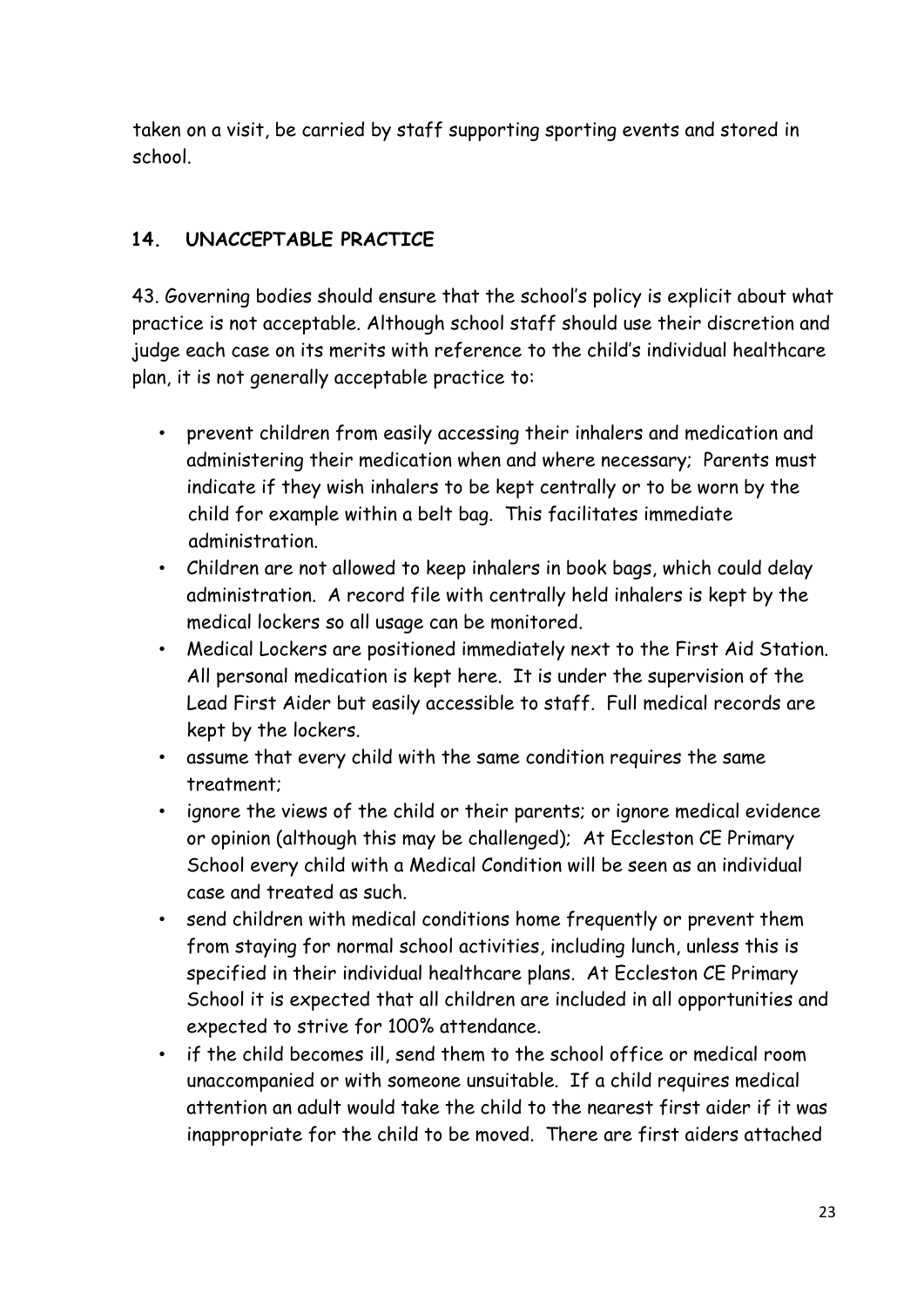to every year group. A responsible child accompanied by a friend may be expected to present itself to the Medical Centre for a small graze.

- penalise children for their attendance record if their absences are related to their medical condition, e.g. hospital appointments; All medical appointments must be authorised, though parents/carers are encouraged wherever possible to arrange these out of learning hours.
- prevent pupils from drinking, eating or taking toilet or other breaks whenever they need to in order to manage their medical condition effectively; All children have access to water at any time. No child with a medical condition would be deprived from taking necessary food, breaks or from visiting the toilet. Generally speaking all children have open access to the toilets unless the child is deliberately and unnecessarily wasting time with no medical need.
- require parents, or otherwise make them feel obliged, to attend school to administer medication or provide medical support to their child, including with toileting issues. No parent should have to give up working because the school is failing to support their child's medical needs; The Healthcare Plan for a Pupil with a Medical Condition will always ensure that staffing is in place within the school to provide for all medical support including toileting and administration of medicines. This does not include the administration of a short course of medicine for a brief illness. For short-term illnesses requiring a course of antibiotics for example, we request that parents make arrangements for the administration of medicines. It is normally possible for a dose to be given three times a day avoiding the need for a dose during normal school hours. If necessary, we request a parent, or a person designated by the parent, attends the school at the appropriate times to administer the medicine. Whenever there is a long-term requirement for medical support during school time, the school WILL support the child/family. In these circumstances medicines will be administered. This will be agreed in advance to ensure that needs are properly met.
- prevent children from participating, or create unnecessary barriers to children participating in any aspect of school life, including school trips, e.g. by requiring parents to accompany the child. Eccleston CE Primary School is a fully inclusive school. Provision is made for all children to participate in all aspects of school life. Parents are not expected to attend a school visit on which their child is participating. Everything possible is done to ensure any Medical Condition or Disability is accounted for. (Non-Medical behavioural issues may result in pupils not being able to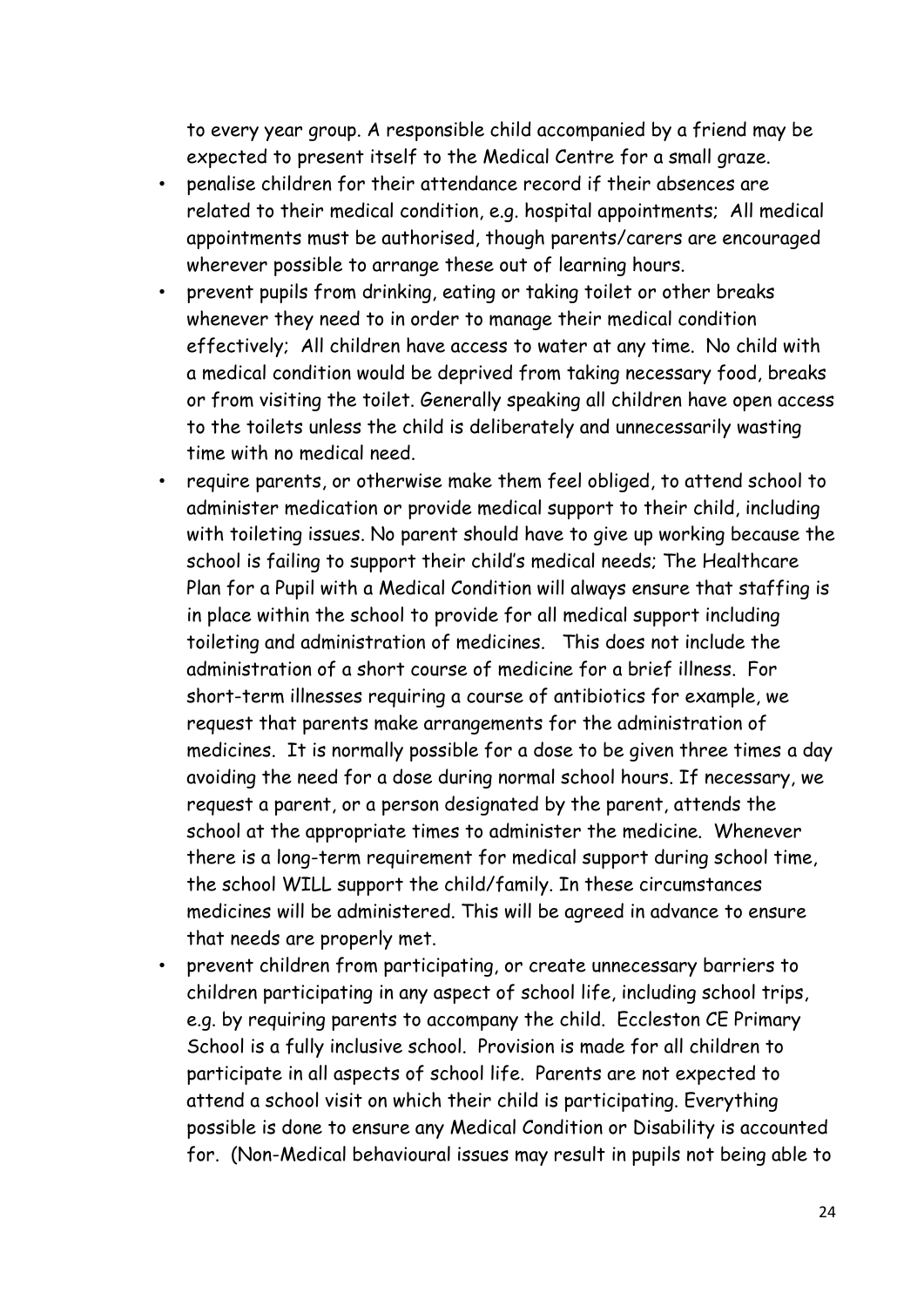take part in extended school provision, if the behaviour of the child poses a risk to the child and/or others).

## **15. LIABILITY AND INDEMNITY**

44. Governing bodies of maintained schools and management committees of PRUs should ensure that the appropriate level of insurance is in place and appropriately reflects the level of risk. It is important that the school policy sets out the details of the school's insurance arrangements, which cover staff providing support to pupils with medical conditions. Insurance policies should be accessible to staff providing such support.

45. Insurance policies should provide liability cover relating to the administration of medication, but individual cover may need to be arranged for any healthcare procedures. The level and ambit of cover required must be ascertained directly from the relevant insurers. Any requirements of the insurance, such as the need for staff to be trained, should be made clear and complied with.

46. In the event of a claim alleging negligence by a member of staff, civil actions are likely to be brought against the employer. The insurer will be informed if the school is supporting a pupil at school with a medical condition.

#### **16. COMPLAINTS**

47. Governing bodies should ensure that the school's policy sets out how complaints may be made and will be handled concerning the support provided to pupils with medical conditions. Should parents or pupils be dissatisfied with the support provided they should discuss their concerns directly with the school. If for whatever reason this does not resolve the issue, they may make a formal complaint via the school's complaints procedure. Making a formal complaint to the Department for Education should only occur if it comes within scope of section 496/497 of the Education Act 1996 and after other attempts at resolution have been exhausted. Ultimately, parents (and pupils) will be able to take independent legal advice and bring formal proceedings if they consider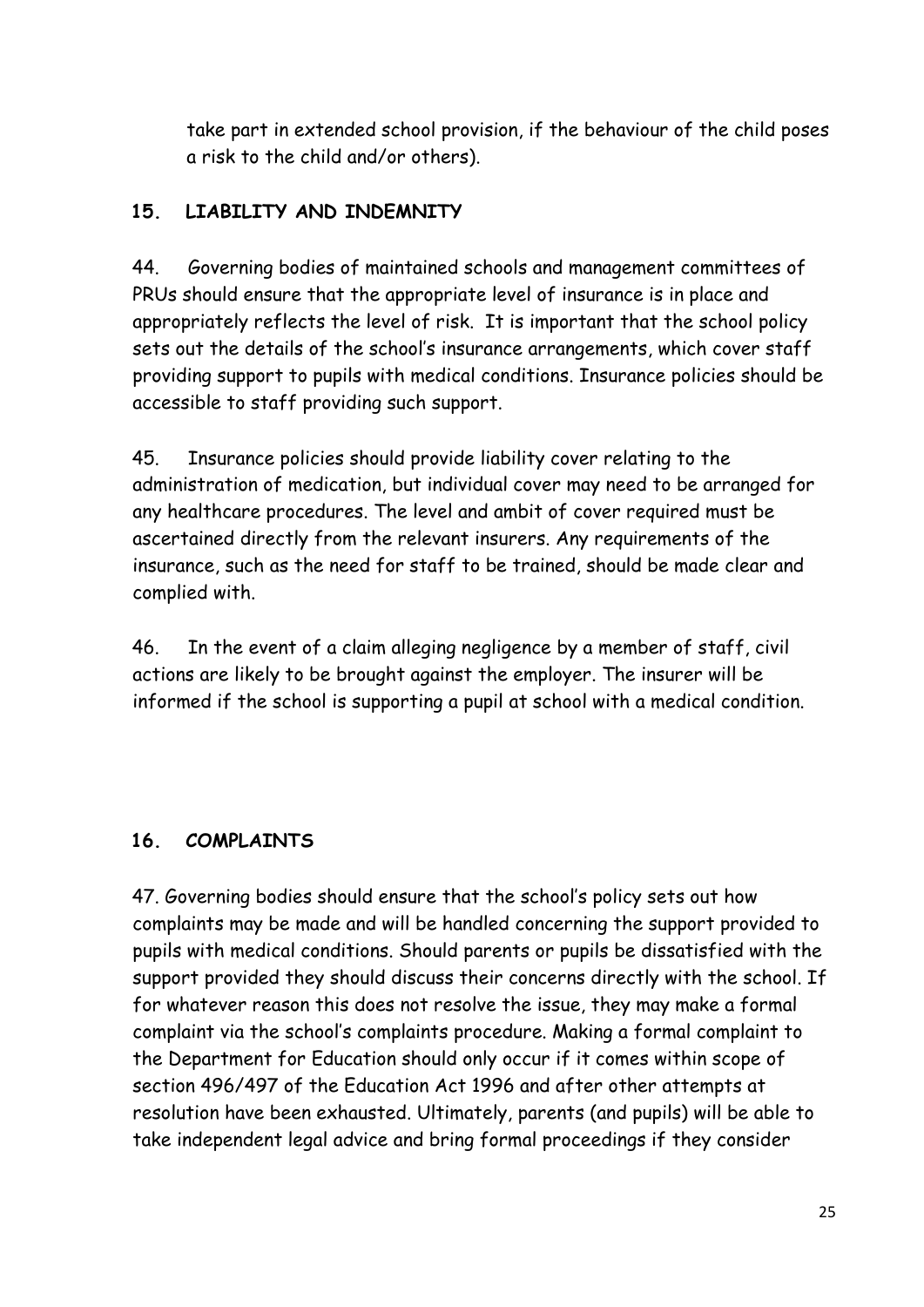they have legitimate grounds to do so. The school tries very hard to uphold the aims and procedures described in this policy. However we recognise that despite every effort and safeguard parents/carers may feel the need to question actions and possibly complain. Initial contact should first be made with the school. Any general complaint that cannot initially be resolved by the class teacher will be passed to the Head Teacher. Only if the Head Teacher is unable to resolve the complaint or the complainant is unwilling to contact the Head Teacher should the complainant invoke more formal procedures by contacting the Chair of Governors. The Chair of Governors will investigate the matter and respond to the complainant. If the Chair of Governors cannot resolve the matter, the matter will be referred to the Governing Body Complaints Committee. The committee will try to complete the investigation within two weeks.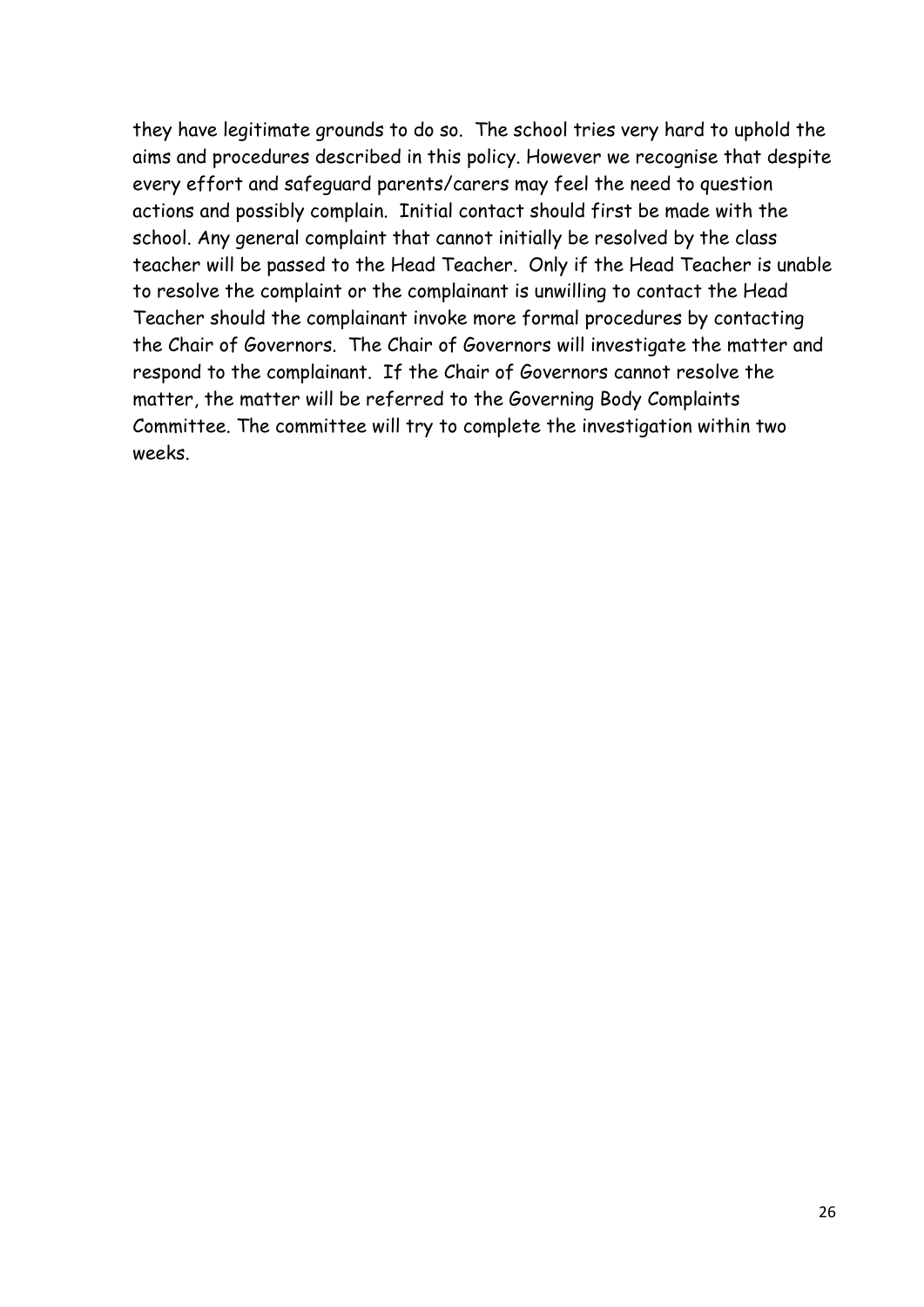| Supporting Pupils at School with Medical Conditions                                                             |                                          |       |
|-----------------------------------------------------------------------------------------------------------------|------------------------------------------|-------|
|                                                                                                                 | Eccleston Primary School Healthcare Plan | photo |
| Name                                                                                                            |                                          |       |
| Date of Birth                                                                                                   |                                          |       |
| Date of creation of plan                                                                                        |                                          |       |
| 3 named members of staff a<br>supply teacher can approach for<br>further advice                                 |                                          |       |
| Parents/Carers and contact<br>details                                                                           |                                          |       |
| Name of member of staff writing<br>and leading on the healthcare<br>plan                                        |                                          |       |
| Names and professions of<br>healthcare workers and others<br>involved in the creation of the<br>healthcare plan |                                          |       |
| The medical condition, its<br>triggers, signs, symptoms and<br>treatments                                       |                                          |       |
| Medication (dose, side effects<br>and storage)                                                                  |                                          |       |
| Other treatments, time,<br>facilities, equipment, testing                                                       |                                          |       |
| Access to food and drink where<br>this is used to manage their<br>condition                                     |                                          |       |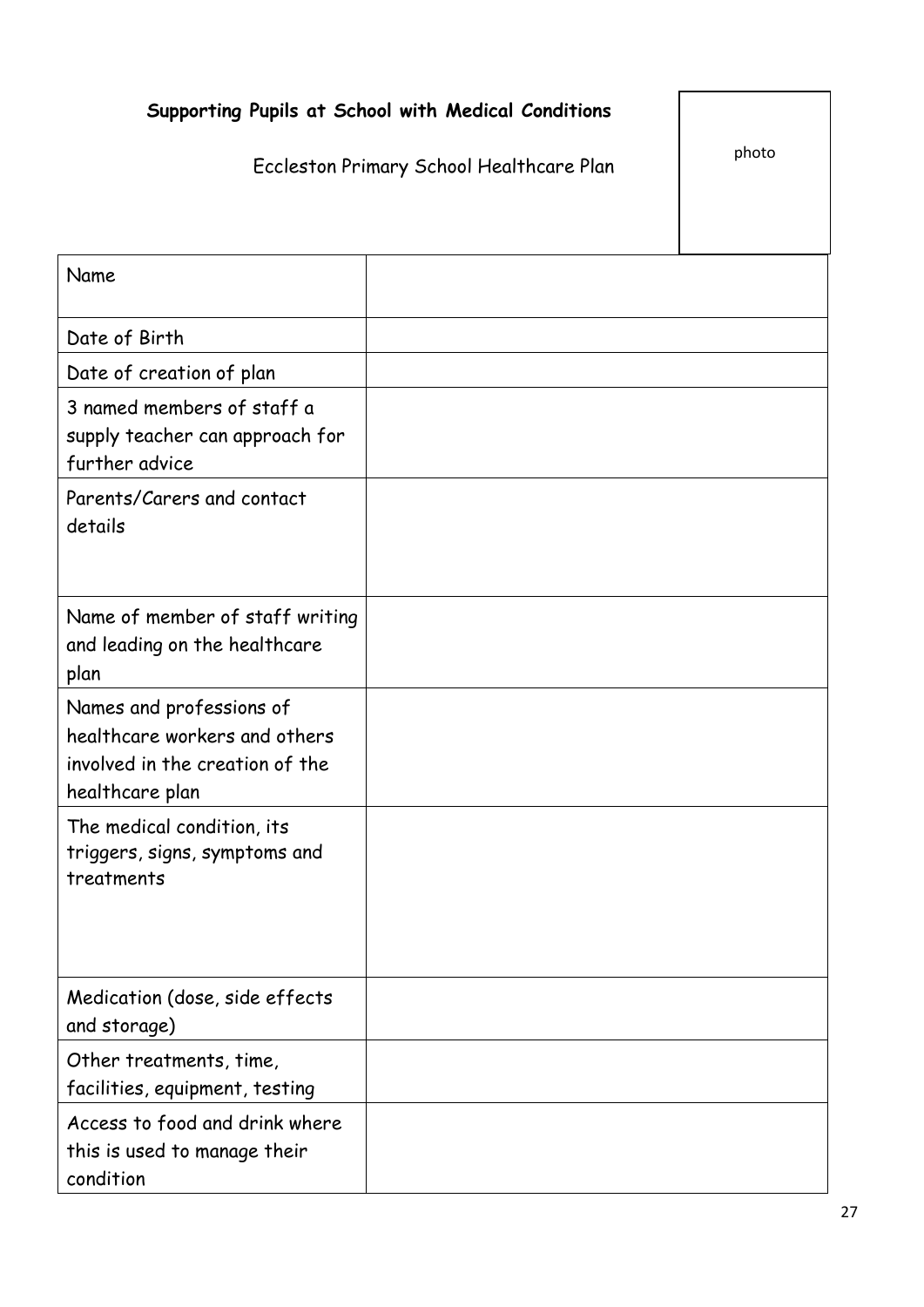| Dietary requirements                                                                                                                                                                                                                                                                  |  |
|---------------------------------------------------------------------------------------------------------------------------------------------------------------------------------------------------------------------------------------------------------------------------------------|--|
| Environmental issues e.g.<br>crowded corridors, travelling<br>between lessons                                                                                                                                                                                                         |  |
| Specific support for the pupil's                                                                                                                                                                                                                                                      |  |
| educational, social and emotional<br>needs for example, how absences<br>will be managed, requirements<br>for extra time to complete<br>exams, use of rest periods or<br>additional support in catching up<br>with lessons, counselling sessions                                       |  |
| The level of support needed<br>(some children will be able to<br>take responsibility for their own<br>health needs) including in<br>emergencies. If a child is self<br>managing their medication, this<br>should be clearly stated with<br>appropriate arrangements for<br>monitoring |  |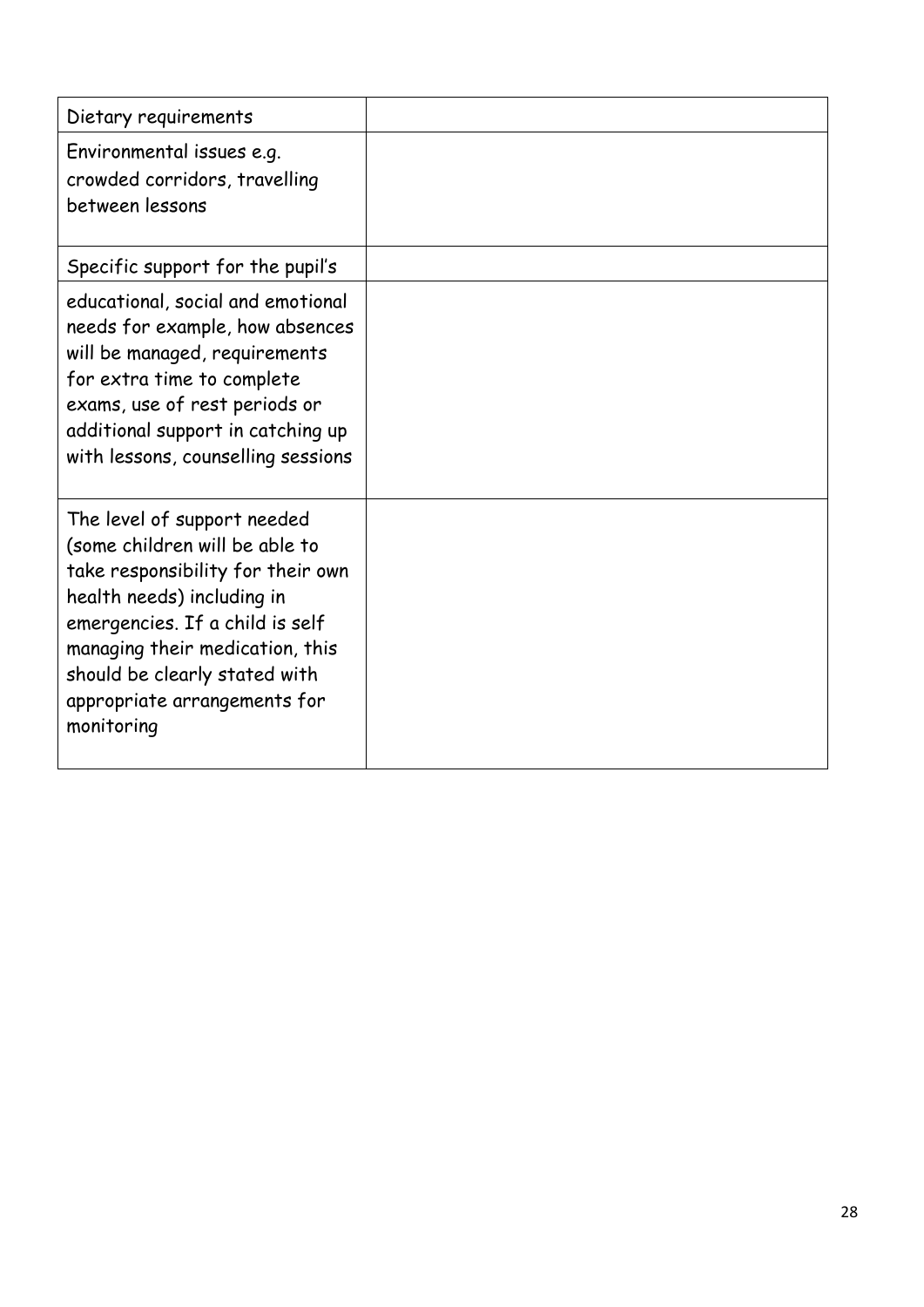## **Supporting Pupils at School with Medical Conditions**

Eccleston Primary School Healthcare Plan

| Who will provide support<br><b>LIST BELOW</b><br>Cover arrangements for when<br>they are unavailable                                                                                                                                                 | Indicate their training needs,<br>expectations of their role | Confirmation<br>of proficiency<br>to provide<br>support for the<br>child's medical<br>condition from<br>a healthcare<br>professional |
|------------------------------------------------------------------------------------------------------------------------------------------------------------------------------------------------------------------------------------------------------|--------------------------------------------------------------|--------------------------------------------------------------------------------------------------------------------------------------|
| Who in the school needs to be<br>aware of the child's condition                                                                                                                                                                                      |                                                              |                                                                                                                                      |
| and the support required                                                                                                                                                                                                                             |                                                              |                                                                                                                                      |
| Separate arrangements or<br>procedures required for school<br>trips or other school activities<br>including sporting activities<br>outside of the normal school<br>timetable that will ensure the<br>child can participate, e.g. risk<br>assessments |                                                              |                                                                                                                                      |
| <b>Confidentiality issues</b>                                                                                                                                                                                                                        |                                                              |                                                                                                                                      |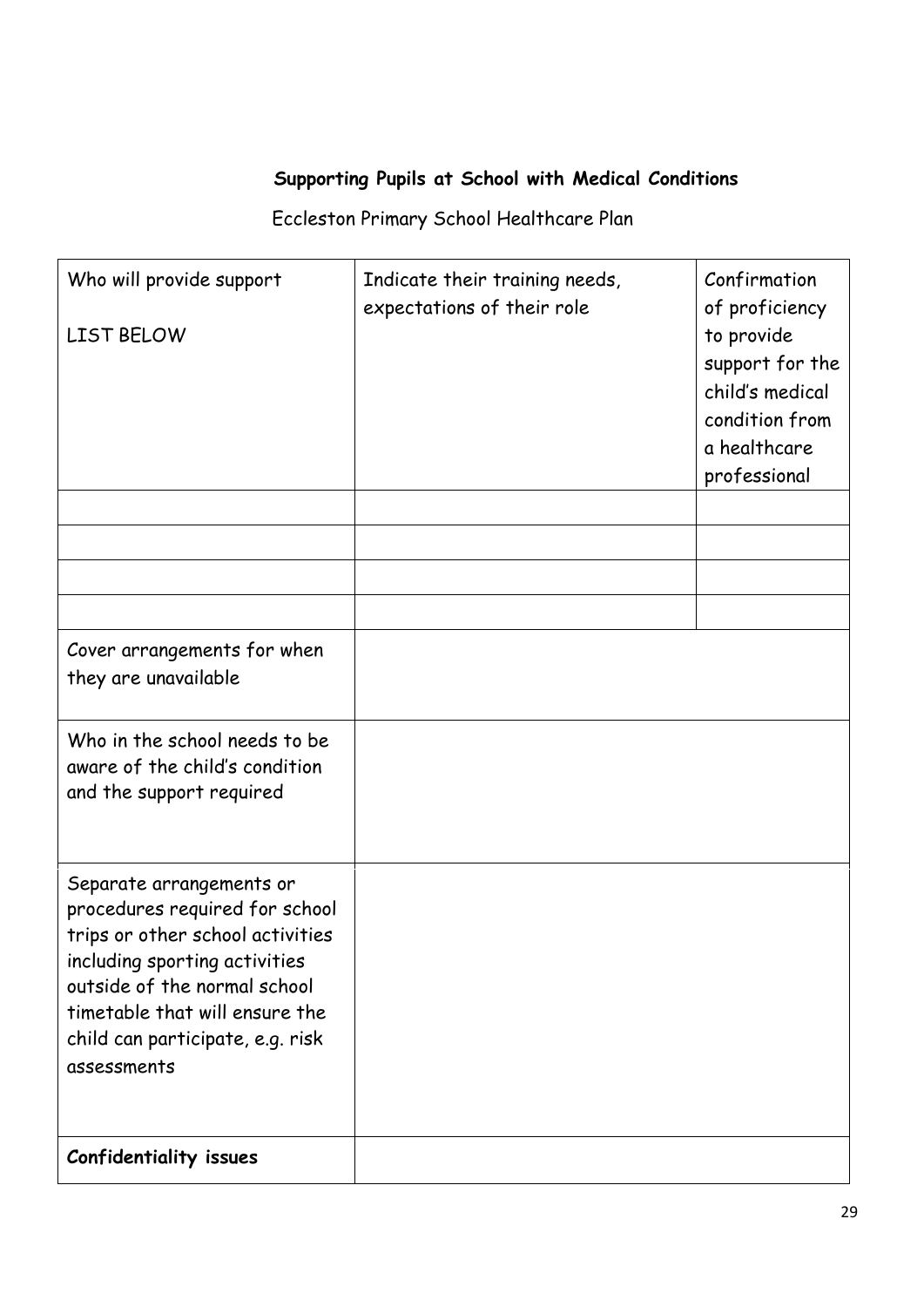| What to do in an emergency                                                                                                                                           |                        |
|----------------------------------------------------------------------------------------------------------------------------------------------------------------------|------------------------|
| Written permission from the<br>Head Teacher for medication to<br>be administered by a member of<br>staff, or self-administered<br>by the pupil during school hours   |                        |
|                                                                                                                                                                      | Signature              |
| Written permission from                                                                                                                                              |                        |
| parents for medication to be<br>administered by a<br>*member of staff, or<br>*self-administered by the pupil<br>during school hours<br>$\star$ delete as appropriate | Signature<br>Signature |
| Confirmation by parents that<br>they agree to what is written in<br>the healthcare plan                                                                              |                        |
|                                                                                                                                                                      | Signature              |
|                                                                                                                                                                      | Signature              |